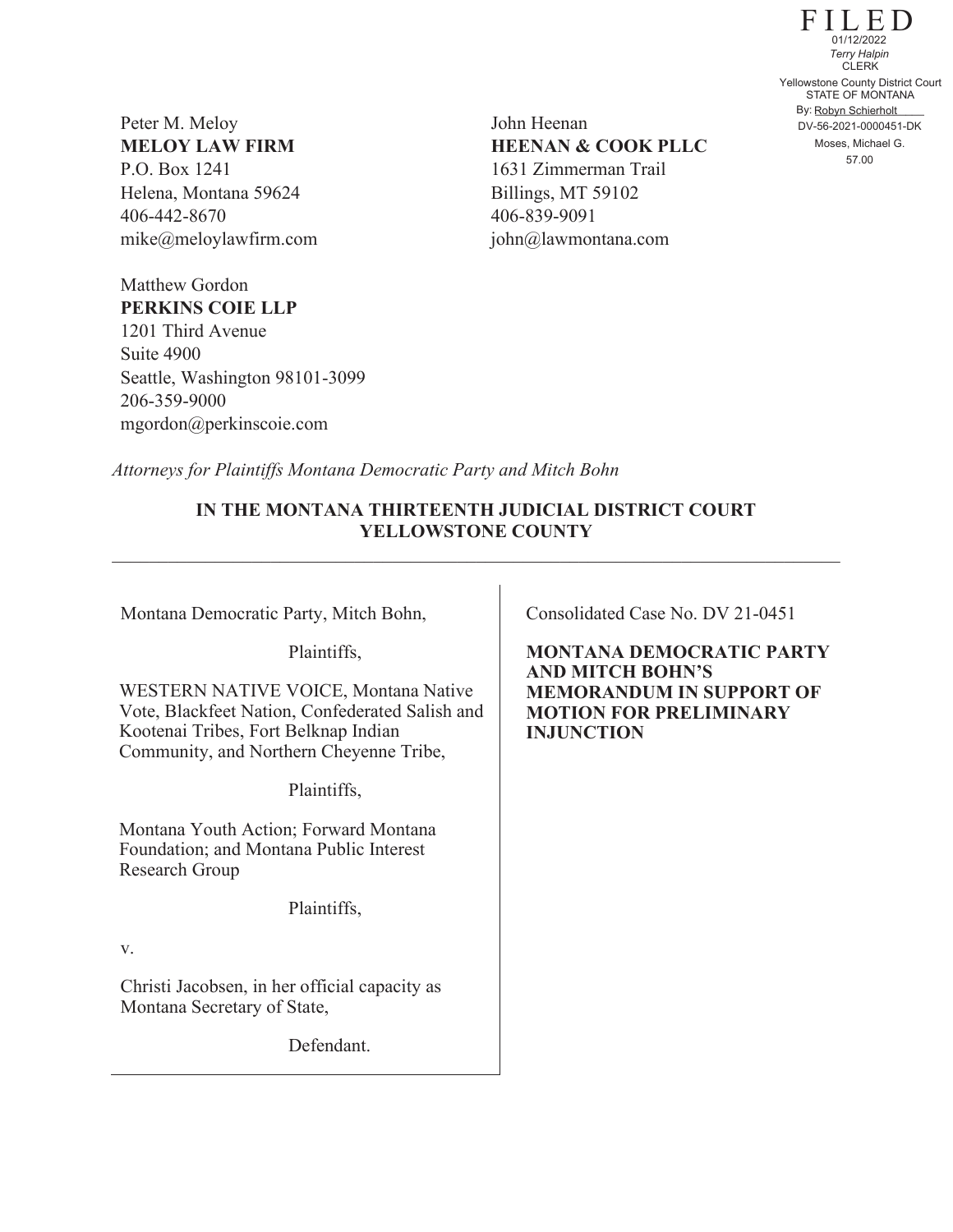# **TABLE OF CONTENTS**

| I.   |                  |                                                                               |  |  |
|------|------------------|-------------------------------------------------------------------------------|--|--|
| II.  |                  |                                                                               |  |  |
|      | A.               | Tens of thousands of voters in Montana have relied on EDR. 3                  |  |  |
|      | <b>B.</b>        |                                                                               |  |  |
|      | $C$ .            |                                                                               |  |  |
|      | D.               |                                                                               |  |  |
| III. |                  |                                                                               |  |  |
|      | A.               | Montana has long permitted using college and university IDs to vote8          |  |  |
|      | <b>B.</b>        |                                                                               |  |  |
|      | C.               | The Voter ID Restrictions impede the voting rights of young voters10          |  |  |
| IV.  |                  |                                                                               |  |  |
|      | A.               | Thousands of Montana voters rely on organized ballot assistance11             |  |  |
|      | <b>B.</b>        | Organized ballot assistance programs have not resulted in fraud12             |  |  |
|      | $\overline{C}$ . | The Legislature's previous attempts to effectively prohibit organized         |  |  |
|      | D.               | The Legislature passed the Renewed Ballot Assistance Ban15                    |  |  |
|      |                  |                                                                               |  |  |
| I.   |                  |                                                                               |  |  |
|      | A.               | The Voting Restrictions violate Montanans' right to vote16                    |  |  |
|      | <b>B.</b>        | The Voting Restrictions violate Montanans' right to equal protection18        |  |  |
|      | $C$ .            | The Renewed Ballot Assistance Ban violates the right to free speech19         |  |  |
| II.  |                  | The Voting Restrictions impose irreparable harm to Plaintiffs' constitutional |  |  |
|      |                  |                                                                               |  |  |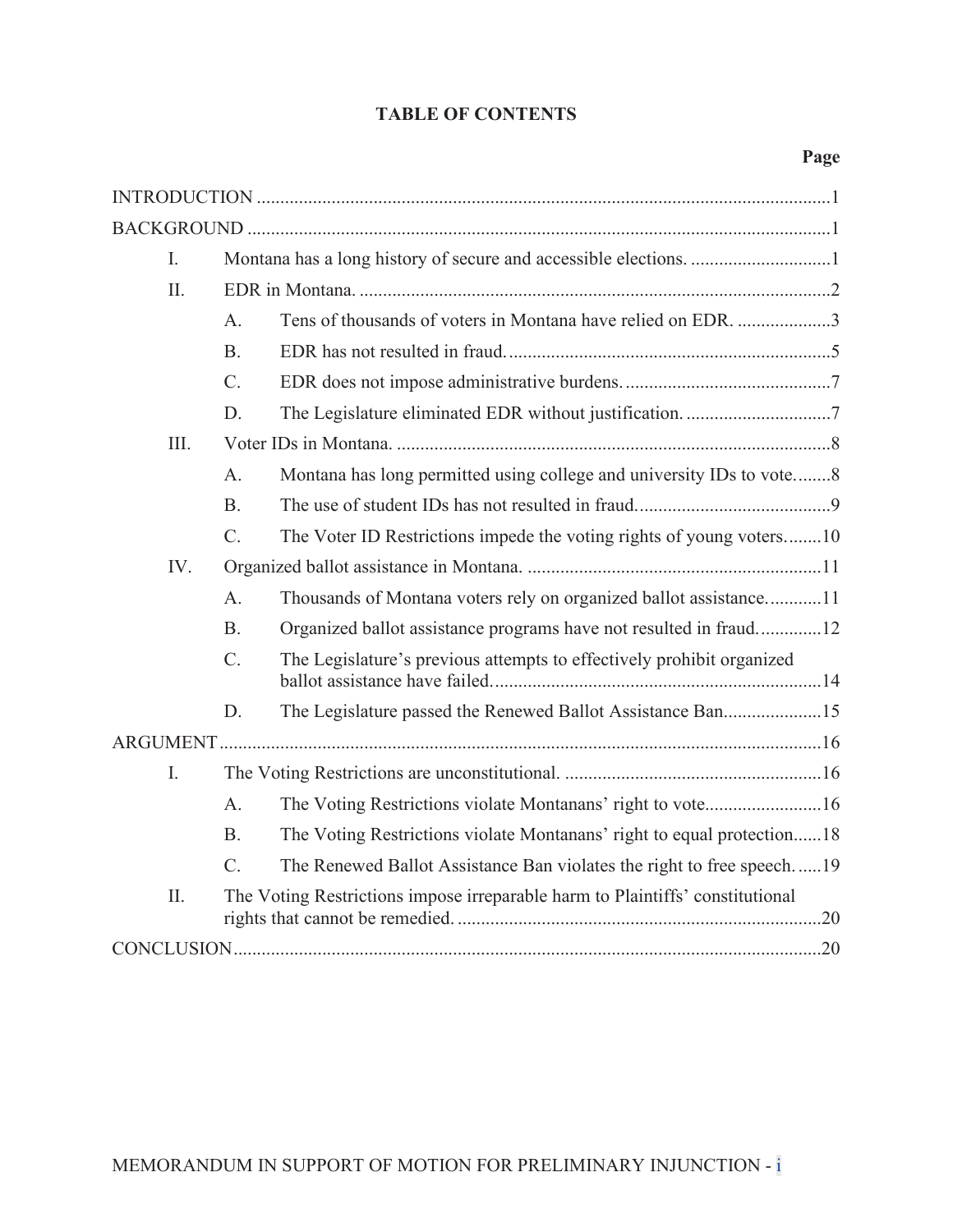# **TABLE OF AUTHORITIES**

# **CASES**

| Big Spring v. Jore,                                                                                                                                                            |  |
|--------------------------------------------------------------------------------------------------------------------------------------------------------------------------------|--|
| Bush v. Gore,                                                                                                                                                                  |  |
| City of Billings v. Cnty. Water Dist. of Billings Heights,                                                                                                                     |  |
| Donald J. Trump for President, Inc. v. Bullock,                                                                                                                                |  |
| Dorn v. Bd. of Trs. of Billings Sch. Dist. No. 2,                                                                                                                              |  |
| Driscoll v. Stapleton,<br>No. DV 20-408, 2020 WL 5441604 (Mont. 13th Jud. Dist. May 22, 2020),<br>Affirmed in Part, Vacated in Part by Driscoll v. Stapleton, Mont., September |  |
| Driscoll v. Stapleton,                                                                                                                                                         |  |
| Elrod v. Burns,                                                                                                                                                                |  |
| Finke v. State ex rel. McGrath,                                                                                                                                                |  |
| Four Rivers Seed Co. v. Circle K Farms, Inc.,                                                                                                                                  |  |
| Harper v. Va. State Bd. of Elections,                                                                                                                                          |  |
| Hensley v. Mont. State Fund,                                                                                                                                                   |  |
| Knudson v. McDunn,                                                                                                                                                             |  |
| League of Women Voters v. Hargett,                                                                                                                                             |  |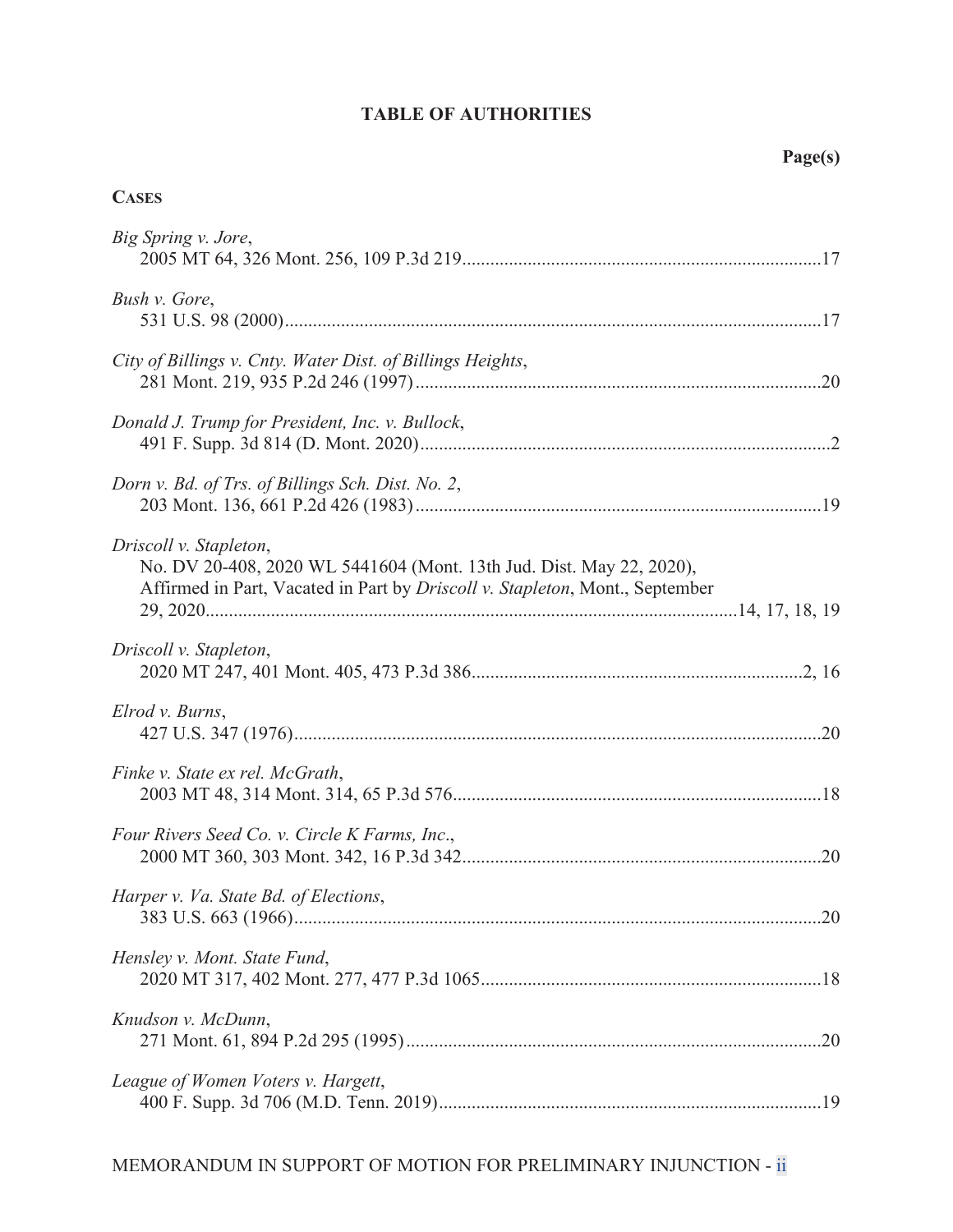# **TABLE OF AUTHORITIES**  (continued)

| Matter of S.L.M.,                                                   |
|---------------------------------------------------------------------|
| Mont. Cannabis Indus. Ass'n v. State,                               |
| Montana Env't. Info. Ctr. v. Dep't of Env't. Quality,               |
| Ohio State Conf. of the NAACP v. Husted,                            |
| Porter v. $K \& S P'$ Ship,                                         |
| Priorities USA v. Nessel,                                           |
| Snetsinger v. Mont. Univ. Sys.,                                     |
| State v. Riggs,                                                     |
| Sweet Grass Farms, Ltd. v. Bd. of Cty. Comm'rs of Sweet Grass Cty., |
| W. Native Voice v. Stapleton,                                       |
| Weems v. State.                                                     |
| <b>STATUTES</b>                                                     |
|                                                                     |
|                                                                     |
|                                                                     |
|                                                                     |
|                                                                     |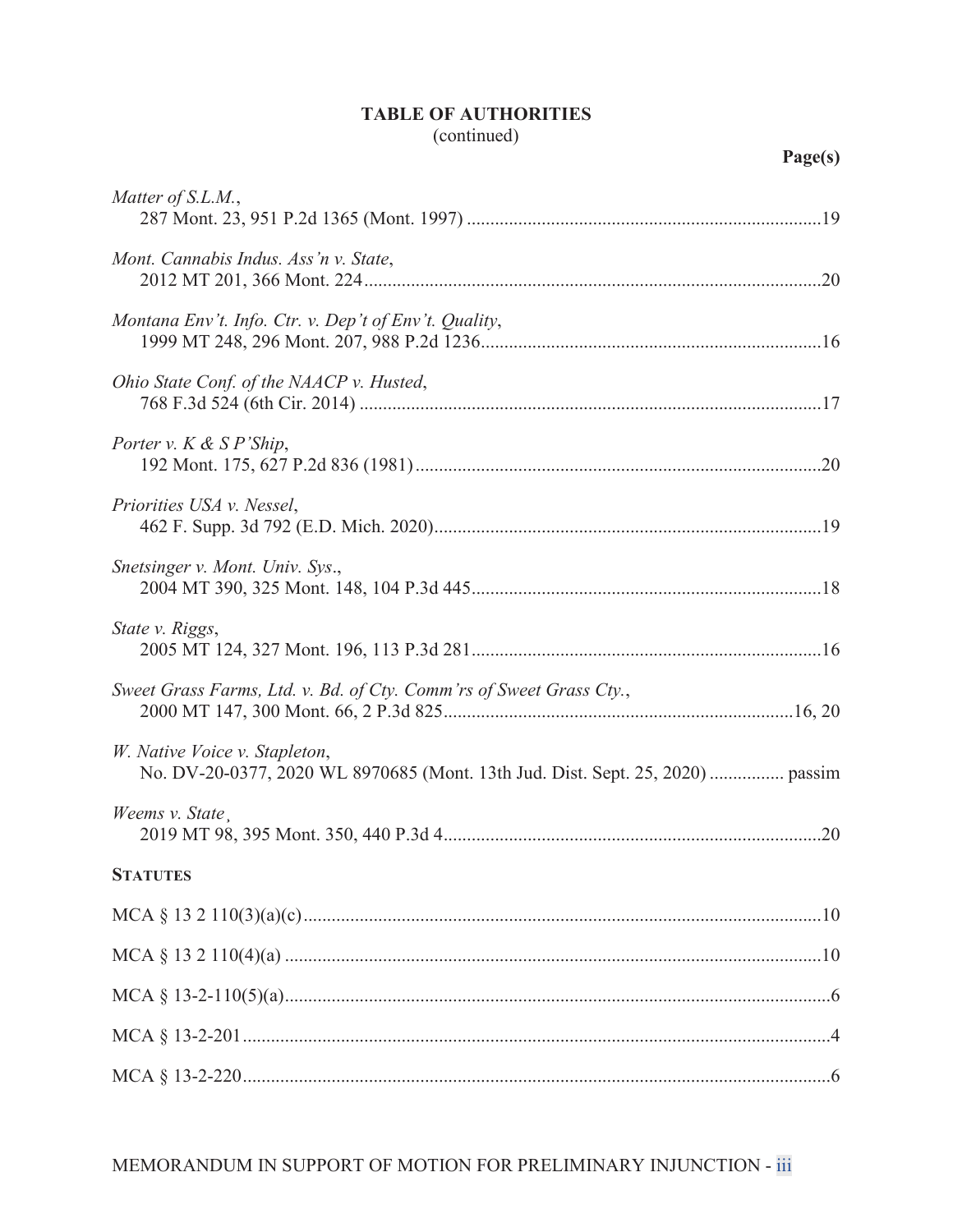# **TABLE OF AUTHORITIES** (continued)

| <b>REGULATIONS</b> |
|--------------------|
|                    |
|                    |
|                    |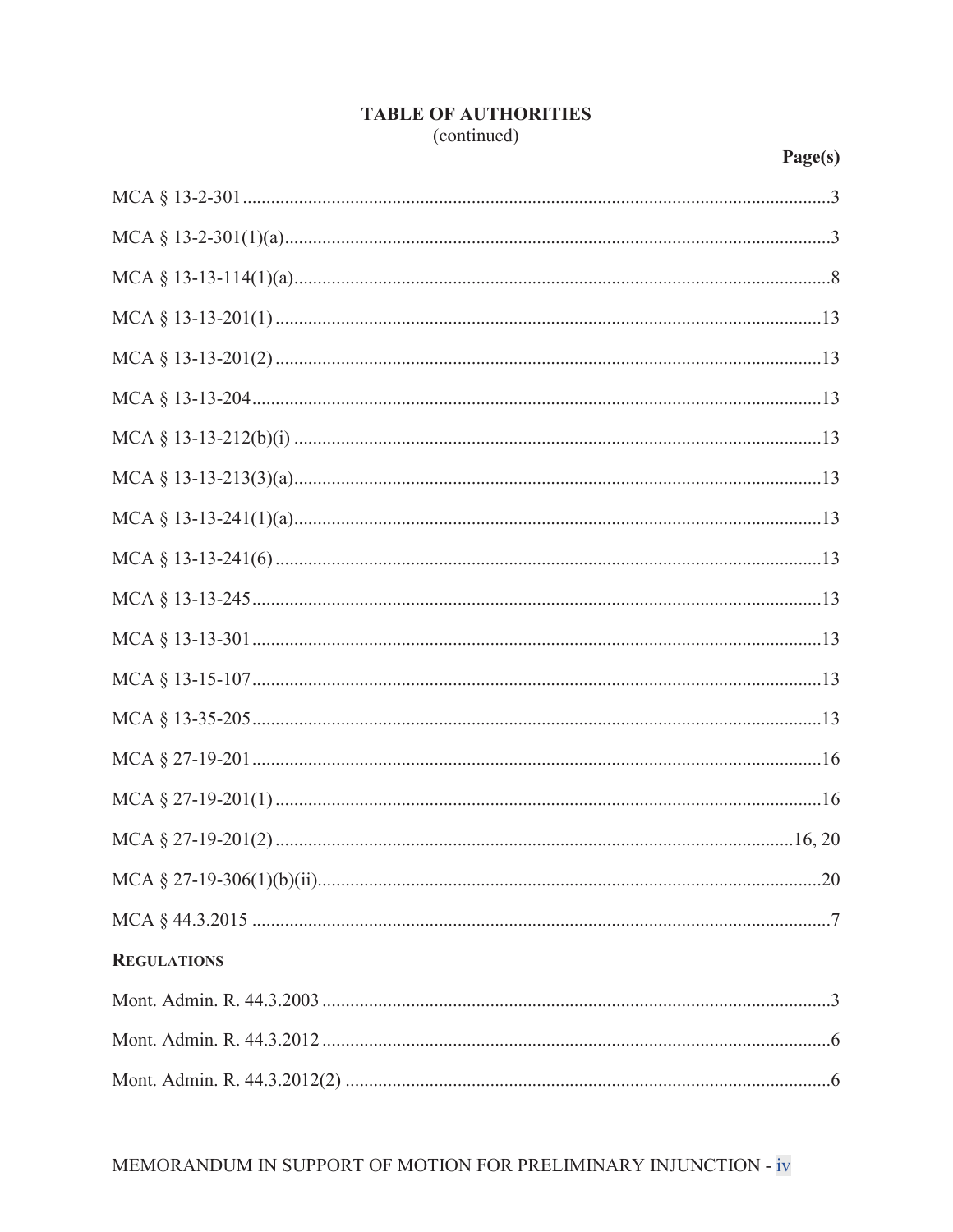# **TABLE OF AUTHORITIES** (continued)

# Page(s)

| <b>OTHER AUTHORITIES</b> |  |
|--------------------------|--|
|                          |  |
|                          |  |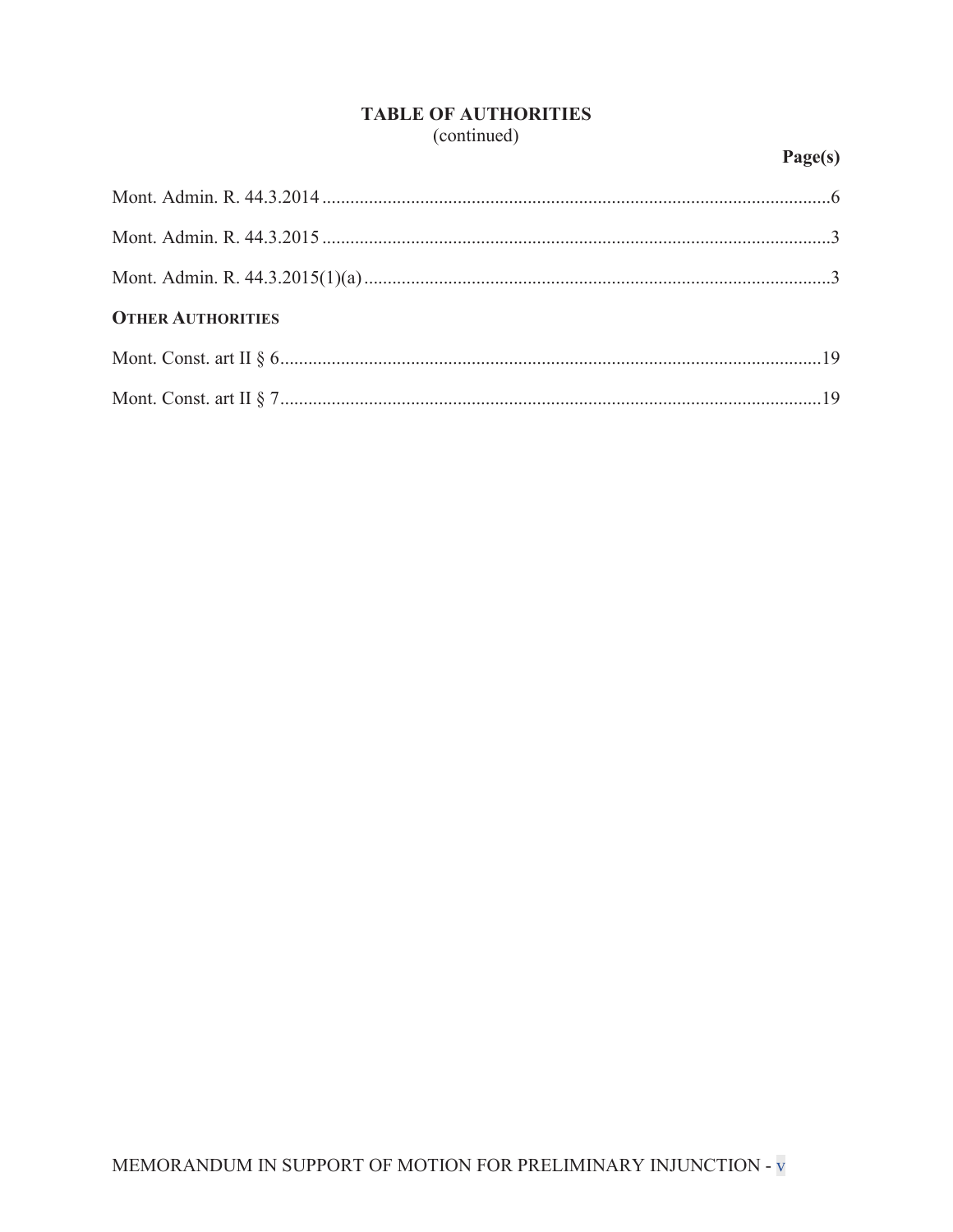# **INTRODUCTION**

 More than two decades ago, Montana began enacting legislation to improve access to the polls and facilitate greater participation in its elections by its citizens. Those reforms were working: 2020 saw the highest voter turnout in nearly fifty years, including among Montana's youngest voters, who turned out nearly 40% more than they did in the last presidential election. Rather than celebrate this, the legislative majority got to work to undo it, enacting legislation making it harder for lawful voters to successfully cast a ballot.

*First*, House Bill 176 eliminated Montana's popular and turnout-driving election day registration ("HB 176" or "Election Day Registration Ban"). It did so despite extensive testimony detailing how students, the elderly, disabled, and indigent voters have come to rely on election day registration ("EDR") to vote and even though Montanans firmly rejected elimination of EDR by referendum only seven years ago. *Second*, Senate Bill 169 rolled back the decades-long use of student ID cards as proof of identity sufficient for voting ("SB 169" or "Voter ID Restrictions"), imposing burdensome additional identification requirements on these voters—and only these voters—despite no evidence that any such reforms were needed to safeguard Montana's elections. *Third*, House Bill 530 outlawed organized ballot assistance programs relied upon by certain Montana voters to successfully cast their ballots ("HB 530" or "Renewed Ballot Assistance Ban"). Remarkably, this was the Legislature's second attempt to ban ballot collection in as many years even though two different Montana district courts found a similar law unconstitutional in 2020.

 Because all three laws (collectively, the "Voting Restrictions") unconstitutionally burden fundamental rights guaranteed by the Montana Constitution, Plaintiffs seek a preliminary injunction to prevent voters across Montana (including Plaintiff Mitch Bohn and voters among the Montana Democratic Party's membership) from suffering immediate, irreparable harm to their constitutional rights. This Court's intervention is essential to protect Montanans' fundamental right to vote, including in the quickly approaching 2022 elections.

#### **BACKGROUND**

# **I. Montana has a long history of secure and accessible elections.**

 For more than two decades, Montana has made its elections increasingly accessible. Over 20 years ago, Montana adopted no-excuse absentee voting. Ex.  $1.1$  Six years later, Montana

<sup>&</sup>lt;sup>1</sup> Exhibits citations refer to the exhibits attached to the Affidavit of Matthew Gordon.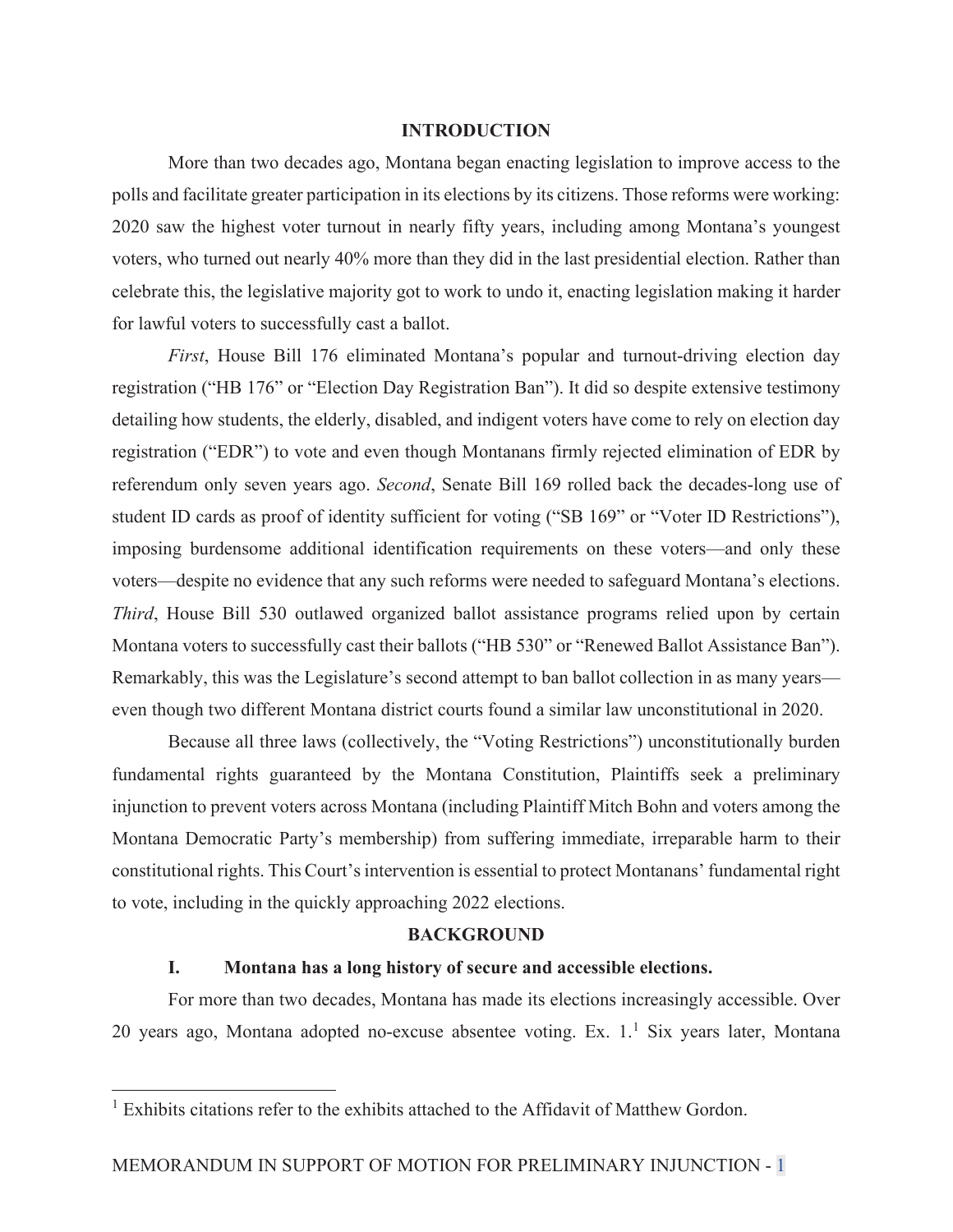allowed all voters to become permanent absentee voters. Ex. 2. More than 15 years ago, Montana became one of seven states permitting eligible voters to register on election day. Ex. 3. That same year, Montana began permitting third party collection of absentee ballot applications. *Id.*

 Each of these reforms helped remedy inequitable access to the franchise in Montana, and the result was a healthier democracy: In 2000, only 59.9 percent of registered Montana voters voted, Ex. 4, but by 2016, that number had increased to 74.4 percent. *Id.* In the 2020 general election, 81.3 percent of registered voters participated in the election. *Id.*

 Despite significantly higher turnout, Montana's elections have been consistently secure, with virtually no instances of voter fraud. Expert Report of Kenneth R. Mayer ("Mayer Rpt.") at 6-8. Indeed, in late 2020, a federal court called an allegation that a directive permitting Montana counties to conduct the general election in part by mail would lead to widespread voter fraud "a fiction" and noted that the plaintiffs challenging the directive could not "point to a single instance of voter fraud in Montana in any election during the last 20 years." *Donald J. Trump for President, Inc. v. Bullock*, 491 F. Supp. 3d 814, 822 (D. Mont. 2020). Similarly, in two cases filed in this court in 2021, the Attorney General's Office acknowledged that "Montana does not have a problem with voter fraud." *W. Native Voice v. Stapleton*, No. DV-20-0377, 2020 WL 8970685, at \*14 (Mont. 13th Jud. Dist. Sept. 25, 2020); *see also Driscoll v. Stapleton*, 2020 MT 247, ¶ 3, 401 Mont. 405, 409, 473 P.3d 386, 389. Montana is not alone in that regard. The 2020 presidential election was "the most secure in American history," Ex. 5, despite the ongoing pandemic and record numbers of voters voting by mail, and despite claims by the Trump campaign and other similarlyminded plaintiffs that fraud and illegal voting undermined the integrity of the election—claims that court after court found baseless.

 Nevertheless, in its first session following the 2020 election, the Republican majority of the Montana Legislature claimed that concerns about "election integrity" justified a sudden and severe reversal of the state's two-decade trend toward greater accessibility and eliminated EDR, Ex. 6; Ex. 7, relegated the use of student ID cards as proof of identity when voting, Ex. 8; Ex. 9, and effectively eliminated organized ballot assistance programs, Ex. 10; Ex. 11.

## **II. EDR in Montana.**

 In 2005, EDR was enacted with overwhelming bi-partisan support. Ex. 12. Since then, voters have been able to register to vote in-person at their county clerk's office through election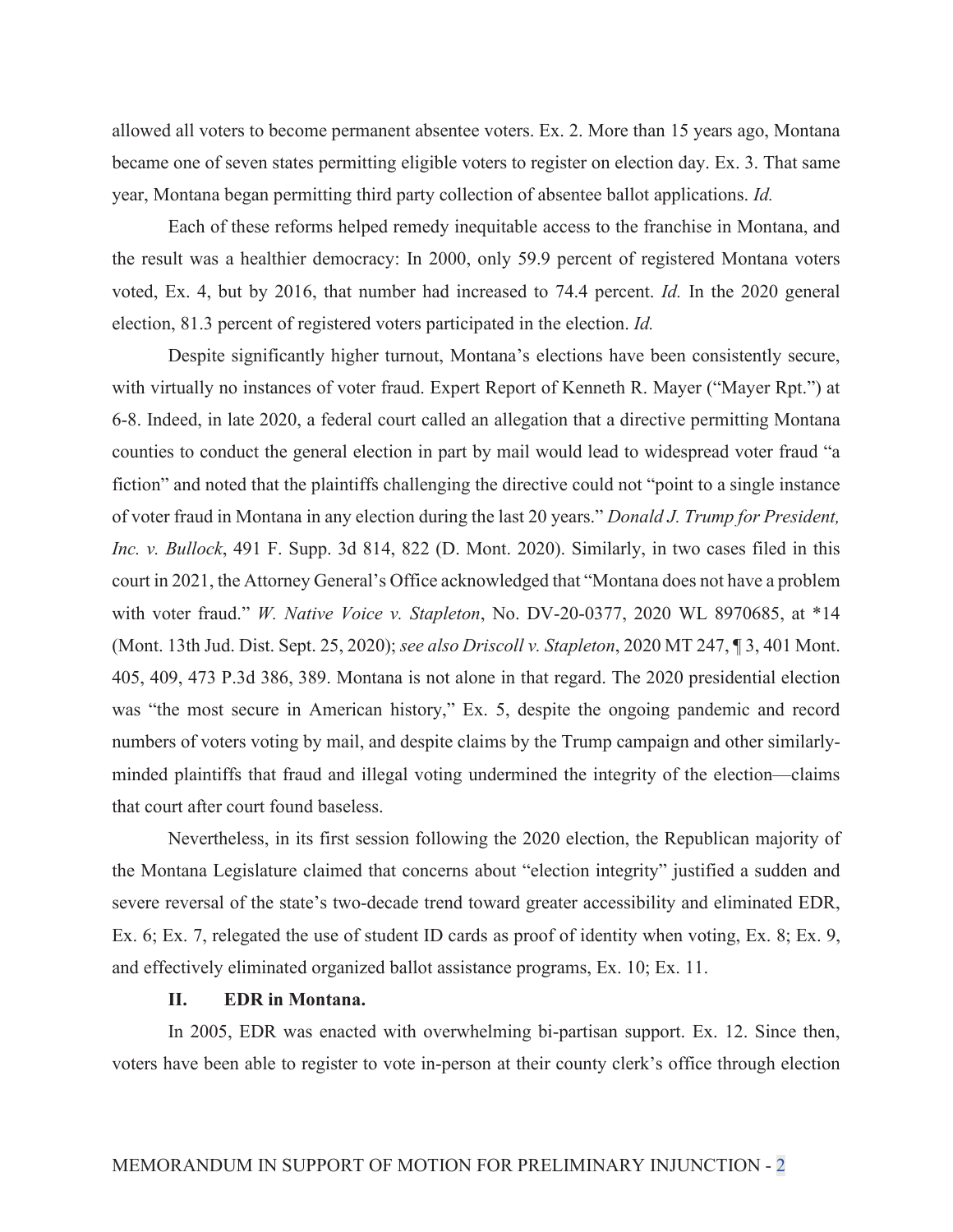day.  $\S$  13-2-301(1)(a), MCA; Mont. Admin. R. 44.3.2015(1)(a). And over the past sixteen years, over 70,000 Montanans have done so. Mayer Rpt., at 10.

## **A. Tens of thousands of voters in Montana have relied on EDR.**

 Montana has two registration periods. During regular registration, which lasts until 30 days before an election, voters may register in person or by mail. § 13-2-301, MCA; Mont. Admin. R. 44.3.2003. After that, during late registration, voters may register in-person at their election official's office. § 13-2-301, MCA; Mont. Admin. R. 44.3.2015. Between 2005, when EDR first became available, and the enactment of HB 176, the late registration period included election day. And during that time, 70,277 Montanans relied on EDR to register and vote. Mayer Rpt., at 10.

 Election day is by far the most popular day for registration. Voters in Montana are nearly 16 times more likely to register on election day than on any other day during the late registration period. *Id.* at 10-11. For example, in 2018, an average of 515 Montanans registered per day during late registration but 8,053 registered on election day. *Id*. And in almost every election since 2006, the number of Montanans who registered on election day nearly matched the number who registered during the 29 other days of late registration *combined*. *Id*.

 EDR's popularity has grown over time. In 2006, the first election with EDR, 4,315 Montanans used EDR. *Id.* at 11. In every election since then, at least 7,500 Montanans have registered on election day. *Id*. By 2016, that number had nearly tripled to 12,055, and every single county in the state registered voters on election day. *Id.*

 EDR has also resulted in higher turnout. Since 2006, an average of 1.1 percent of the total votes cast in Montana have been cast by voters who registered using EDR. *Id.* In general elections, EDR's impact has been even greater: an average of 1.4 percent of votes have been cast by election day registrants. *Id.* In 2016, 2.33 percent of votes were cast by EDR voters. *Id.* All told, more than 7 percent of currently registered Montana voters used EDR at some point. *Id.* at 13. And the impact of EDR on turnout in Montana is no anomaly. Research shows that EDR is uniquely effective at increasing voter turnout, boosting it by five percent on average. *Id.* at 9; Ex. 13 at 3; Ex. 14.

 Moreover, several groups of Montana voters who have historically turned out at lower rates relied on EDR. For example, Native voters, whose lower turnout—20 percentage points below the state average—reflects the many barriers to registration and voting faced by Native people, often register and vote on election day when organizers arrange transportation to election officials' offices and polling locations. Ex. 15, House State Admin. Comm. at 42:9-19.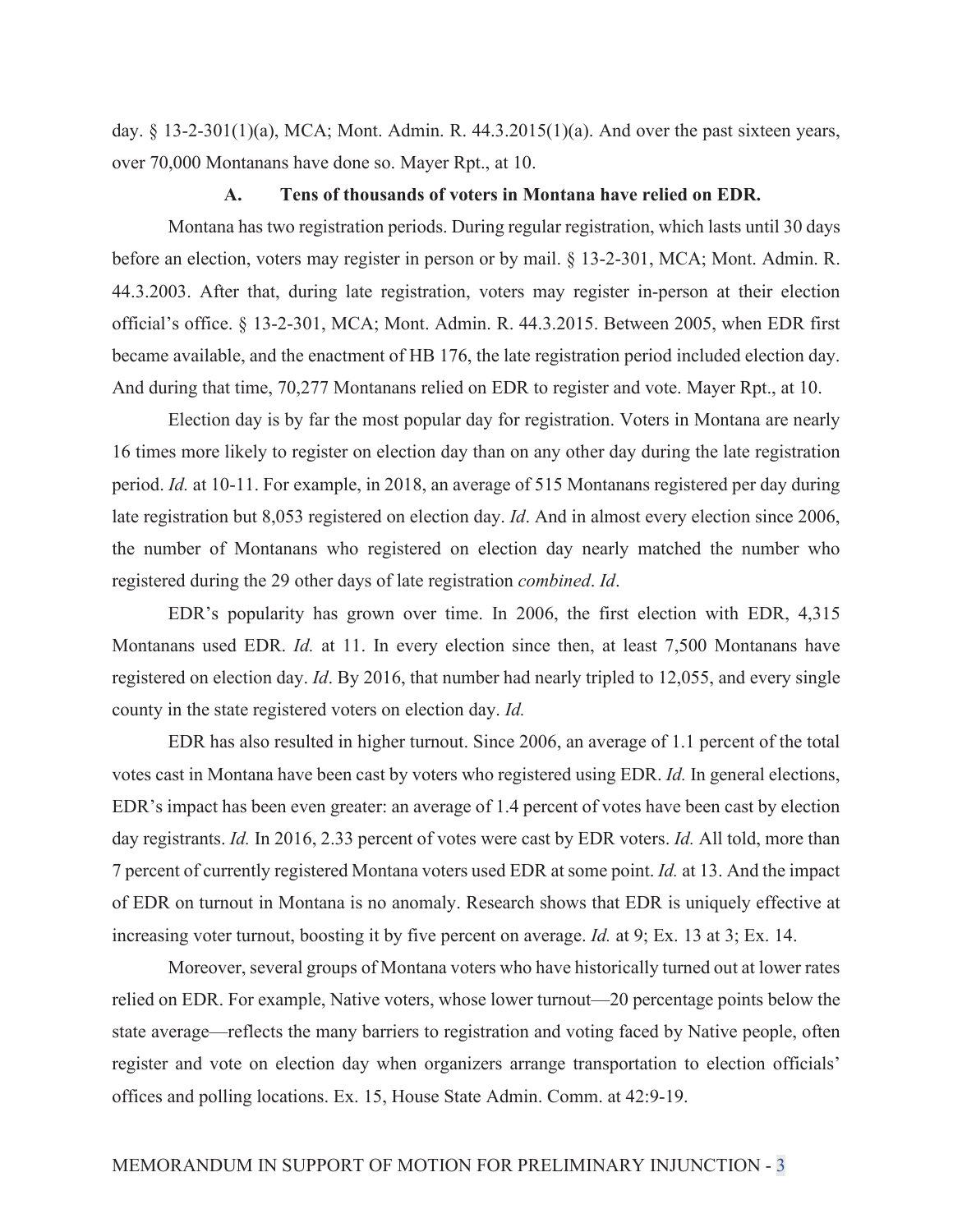Elderly, disabled, and institutionalized Montanans, as well as those relying on direct care aids, often require special transportation, accessible voting machines, and assistance requesting, completing, and returning their voter registration forms, absentee ballot applications, and ballots. *See* Declaration of Bernadette Franks-Ongoy ("Franks-Ongoy Decl.") ¶¶ 9, 11-19.; Ex. 15, Senate State Admin. Comm. at 7:17 9:18. EDR helps mitigate those barriers by allowing such voters to register and vote in a single trip and by allowing organizations who help elderly and disabled Montanans vote to aggregate resources on election day. *See* Franks-Ongoy Decl. ¶¶ 22-23; Ex. 15, House State Admin. Comm. at 31:1-7; *see also* Franks-Ongoy Decl. ¶¶ 16 (discussing how it is difficult for the caregivers to return multiple times), 22 (noting that patients often arrive at facilities shortly before election day), 23 (stating "each additional trip to the county election office imposes an additional burden."). For these reasons, during legislative hearings on HB 176, EDR was described as a "godsend" for disabled voters. Ex. 15, House State Admin. Comm. at 20: 16-18.

 For similar reasons, EDR has been crucial in enfranchising Montana's low income, rural, and working voters. EDR allows these voters to register and vote in one stop, without requiring additional time off work. *Id.* at 26:9-18; 28:16-20; 33:12-14; 40:14-41:6. Because of voting rights organizations' get-out-the-vote efforts on election day, many of those voters have greater access to transportation to the polls on election day. *See* Declaration of Trent Bolger ("Bolger Decl.") ¶ 7. And electors can register to vote only during standard working hours on other days, § 13-2-201, MCA, EDR allowed voters to register and vote until 8 p.m. on election day. Those additional hours were particularly important in ensuring low-income, rural, and working voters had a meaningful opportunity to register and vote. *See* Declaration of Malia Bertelsen ("Bertelsen Decl.") ¶¶ 7-10.

 But perhaps no one has been positively affected by EDR in Montana as much as young voters. Mayer Rpt., at 13-14. EDR has an especially large effect on voters under the age of 24, and that effect has been profound in Montana: although voters aged 18-24 make up only 10.4 percent of registered voters, they account for 31.2 percent of those who have registered on election day. *Id.* at 13. And while the average age of registered voters in Montana is more than 50 years, the average age of election day registrants is 17 years' younger. *Id.* 

 None of this should be surprising. Young voters are more likely to need to register for the first time in advance of any particular election, and more than half of voters who register on election day are likely registering in Montana for the first time. *Id.* at 14 (explaining that 52.6 percent of EDR registrants were most likely not registered in Montana at the time). Young voters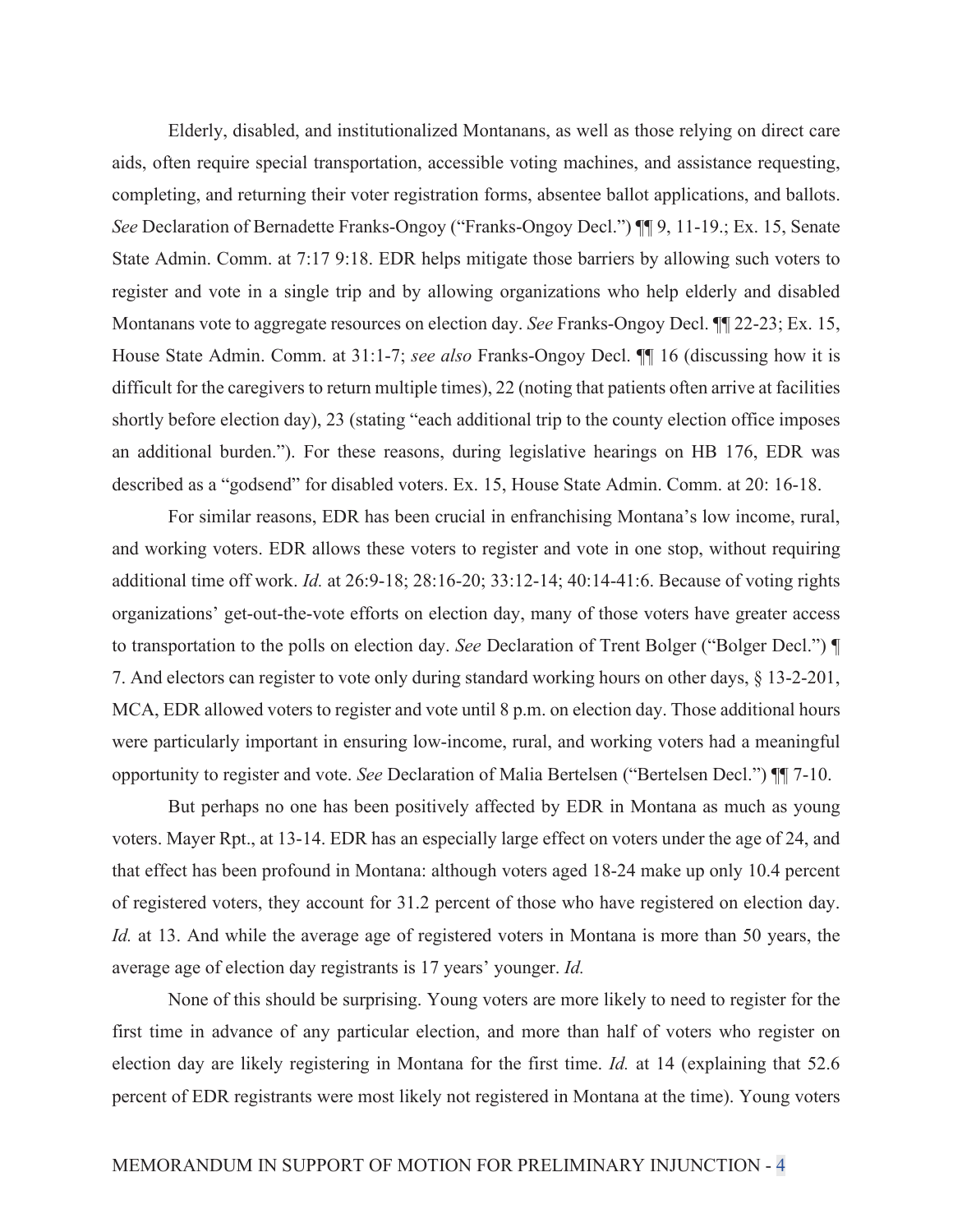also move more frequently, Ex 15, House State Admin. Comm. at 21:9-15; *See* Declaration of Sarah Denson ("Denson Decl.")  $\P$ [2, 3, and when voters move, they must update their registration information before they can cast their ballot and have it counted. EDR allowed voters to do this on election day. But, now, if a voter does not realize that their voter registration information is out of date, they cannot cast a regular ballot in their new precinct. Ex. 15, House State Admin. Comm. at 21:5-23; Denson Decl. ¶ 4.

 It is not only young voters who have encountered the problem of stale information—it is not uncommon for Montanans to arrive at the polls only to learn that they are not properly registered. Ex. 15, Senate State Admin. Comm. at 15:6-22; *See* Denson Decl. ¶ 4. Many of those errors result from miscommunications between the Department of Motor Vehicles ("DMV") or the U.S. Postal Service and election officials, and the voter may be entirely unaware of the problem until they attempt to vote. Ex. 15, Senate State Admin. Comm. at 14:12-17; 19:13-21; *See* Declaration of Thomas Bogle ("Bogle Decl.") ¶¶ 3-4; *Cf.* Denson Decl. ¶¶ 4-5 (explaining how voter was unable to vote at all because, through no fault of her own, her registration had not been processed and because EDR had been eliminated). As one Senator noted, "story after story" describes instances where Montanans "do everything right" when registering to vote at the DMV, but the DMV clerk failed to transfer the voter's registration form to election officials or failed to do so on time. Ex. 15, Senate State Admin. Comm. at 41:15-25. EDR has been a failsafe, allowing those voters to correct errors, cast their ballots, and have their ballots counted without facing additional burdens that could further impede their ability to successfully vote. *See* Declaration of Eric Semerad ("Semerad Decl.") ¶¶ 4, 9; Declaration of Bradley Seaman ("Seaman Decl.") ¶ 3.

 Simply put, Montanans have come to rely on EDR to vote. Mayer Rpt. 13. And when the Legislature last attempted to eliminate EDR via legislative referendum in 2013, Ex. 17, voters statewide strongly rejected the measure, Ex. 16.

## **B. EDR has not resulted in fraud.**

 EDR has not resulted in any voter fraud in Montana. Mayer Rpt., at 6-8; Semerad Decl. ¶ 8. Only a single case of registration fraud has been prosecuted in Montana, and it was unrelated to EDR. Seaman Decl. ¶¶ 9-11. Moreover, that instance demonstrates that Montana's current election security practices are effective—the attempt was detected before any invalid votes were cast. Mayer Rpt., at 7. The Legislature knew this: Lewis and Clark County Clerk and Recorder Audrey McCue made it clear during deliberations on HB 176 that "we don't have problems with the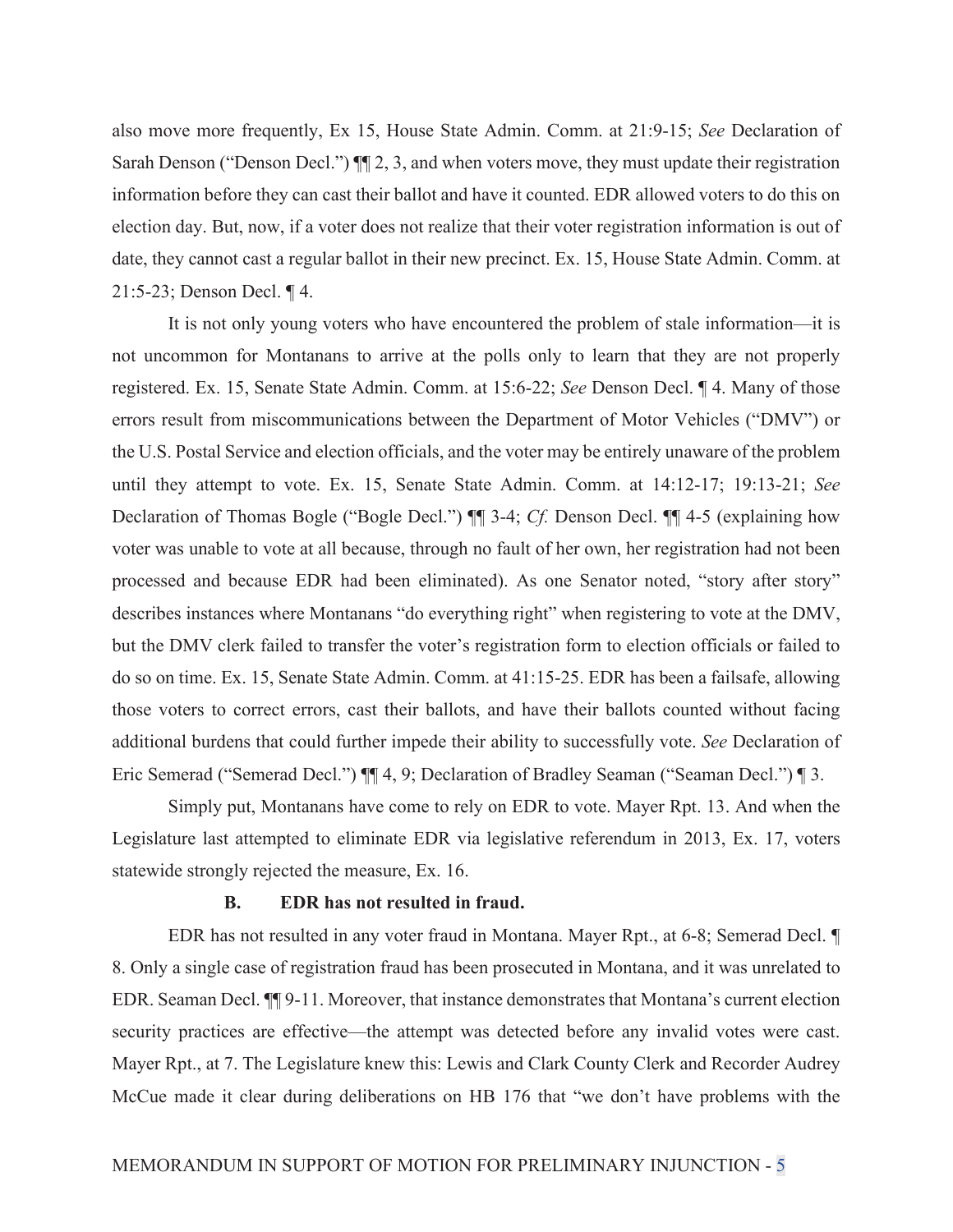integrity of our elections and certainly none caused by election day registration." Ex. 15, Senate State Admin. Comm. at 11:13-16. Other election officials agree: in his 30 years on the job, Eric Semerad, Clerk and Recorder of Gallatin County, there has never been an instance of voter fraud associated with EDR. Semerad Decl. ¶¶ 8, 11, 12. The same is true for Missoula County: Clerk and Recorder Bradley Seaman knows of no voter fraud from any form of voting. Seaman Decl. ¶ 9. Election officials from other states agree that EDR does not threaten the security or integrity of the voting process. Ex. 13 at 20. Even proponents of the Election Day Registration Ban concede this: bill sponsor Representative Greef admitted that, in referencing voter fraud, she "wasn't talking about Montana specifically." Ex. 15, Senate State Admin. Comm. at 40:8.

 Montana has numerous safeguards that effectively prevent fraud from occurring during the registration process. Registrants must prove both their identity and residence, § 13-2-110(5)(a), MCA, and are registered only when the identifying information is verified. *Id.*; Mont. Admin. R. 44.3.2012. Election officials work with the Defendant's office, the Department of Justice's Motor Vehicle Division, the Social Security Administration, and other agencies to ensure the continued accuracy of information provided by registration applicants. § 13-2-220, MCA; Mont. Admin. R. 44.3.2014; Mont. Admin. R. 44.3.2012(2). And as the Secretary's Elections Director, Dana Corson, explained, registration applications are no less scrutinized on election day: election officials verify the information contained on a voter's registration application immediately, even when a voter registers to vote using EDR. Ex. 15, House State Admin. Comm. at 47:20-48:8. Regardless of when an applicant registers, the verification process is the same. *Id.* at 45:24-48:8.

 If anything, EDR enhances the integrity of elections. Semerad Decl. ¶ 8. Election day registrants provide their most current information and can register only in person, and only at one or two locations within one's county—typically, the county clerk's office. Semerad Decl. ¶ 5. The registration application requires voters to affirm under penalty of perjury that the information on their application is true. Ex. 15, House State Admin. Comm. at 46:22-47:1. Election day registrants make that affirmation in-person, before an election official. *Id.* at 51:21-52:3; Semerad Decl. ¶ 8. This face-to-face interaction is an additional barrier to fraud. *Id*. Moreover, only during the late registration period, including on election day, the Montana Votes database will flag whether an inperson applicant is registered elsewhere and whether they have already received an absentee ballot. Ex. 15, House State Admin. Comm. at 61:21-62:14; 87:19-15; Semerad Decl. ¶ 8.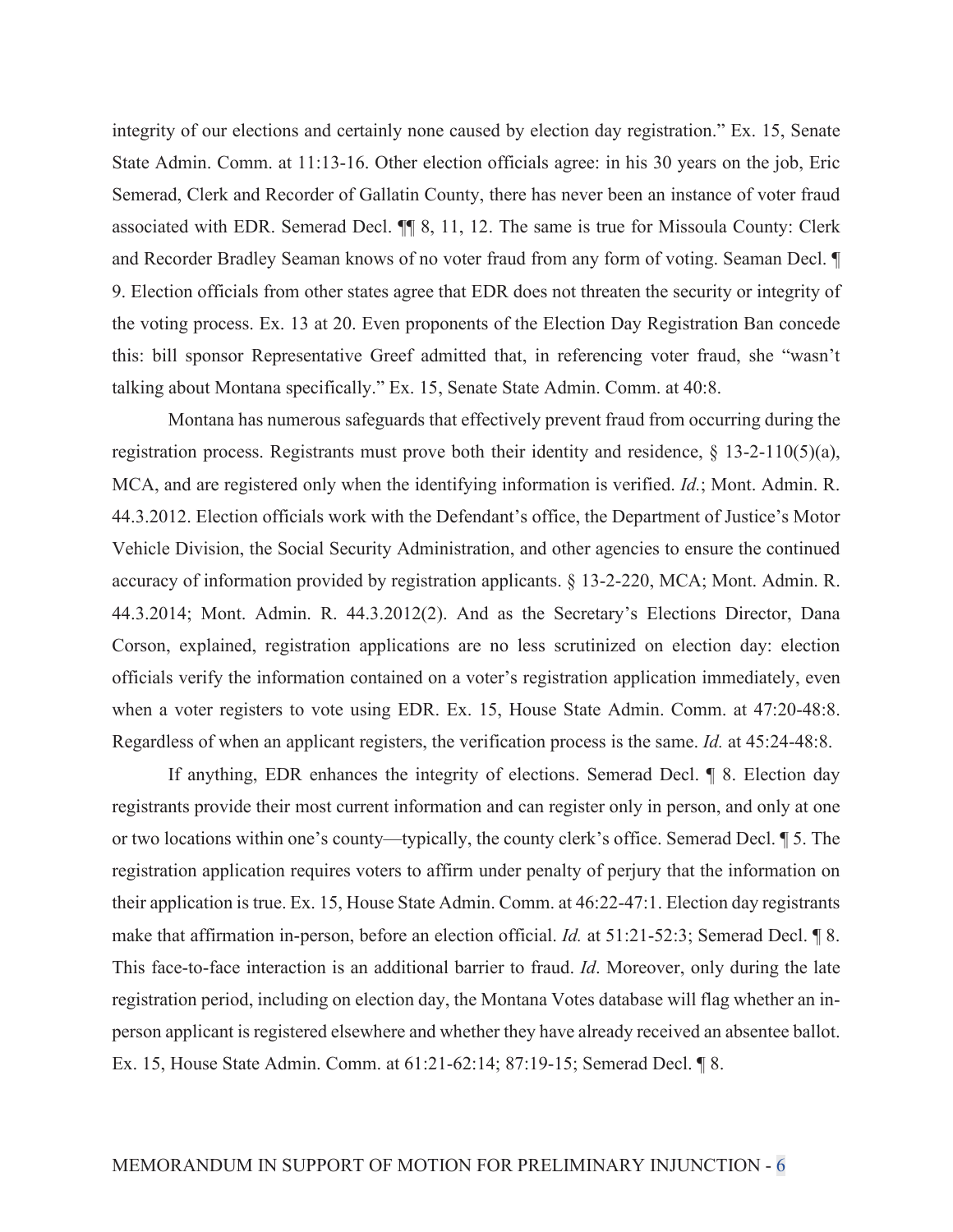Like election officials, Montana voters also do not see election integrity as a problem more than 90 percent report feeling confident in the state's electoral process. Mayer Rpt., at 7.

## **C. EDR does not impose administrative burdens.**

 For 15 years, Montana's election officials have routinely offered EDR without serious administrative problems. Ex. 15, House State Admin. Comm. at 30:17-20; Semerad Decl. ¶ 5; Seaman Decl. ¶ 7. Election officials register voters almost every business day of the year, and the process is the same on election day. Ex. 15, House State Admin. Comm. at 45:24-48:8. Because they do it so often, Gallatain County Clerk and Recorder Eric Semerad says his staff can register voters efficiently, even on election days. *See* Semerad Decl. ¶ 5. Likewise, Missoula County had a robust system that enabled it to manage the demand for EDR. *Id.* ¶¶ 4-7. When testifying before the Legislature, Audrey McCue "wanted to be on the record saying that [the Election Day Registration Ban] will not help [her]." Ex. 15, Senate State Admin. Comm. at 10:7-10. Even proponents of the ban conceded there are no administrative problems currently burdening Montana's election officials. Ex. 15, House State Admin Comm. at 94:14-95:7. Once again, the views of Montana's election officials are widely held: Election officials in other states generally do not believe EDR increases administrative burdens. Ex. 13 at 17.

 The EDR process is not time-consuming. Voters often arrive to register with a completed application. Ex. 15, House State Admin. Comm. at 47:20-25. But even if a voter does not, election officials need only hand the voter an application. *Id*. Once the voter has completed it, the official simply enters the applicant's information into the Montana Votes database, which automatically verifies the applicant's information. *Id.* at 47:24-48:3. Nor does EDR increase lines at polling locations; voters registering during late registration, including on election day, do so at their election official's office, not their polling place. § 44.3.2015, MCA; Semerad Decl. ¶ 5.

#### **D. The Legislature eliminated EDR without justification.**

 Despite widespread support for EDR and its positive effect on democratic participation, the Legislature introduced HB 176 to end the practice. Exs. 6, 18. HB 176 immediately met with substantial opposition, including from groups representing voters most likely to be adversely impacted. *See generally* Ex. 15. The Legislature heard explicit and repeated testimony about how those voters would be adversely impacted by HB 176. *Id*. But the majority was not moved, and the Legislature passed HB 176 along strict party lines. Ex. 7.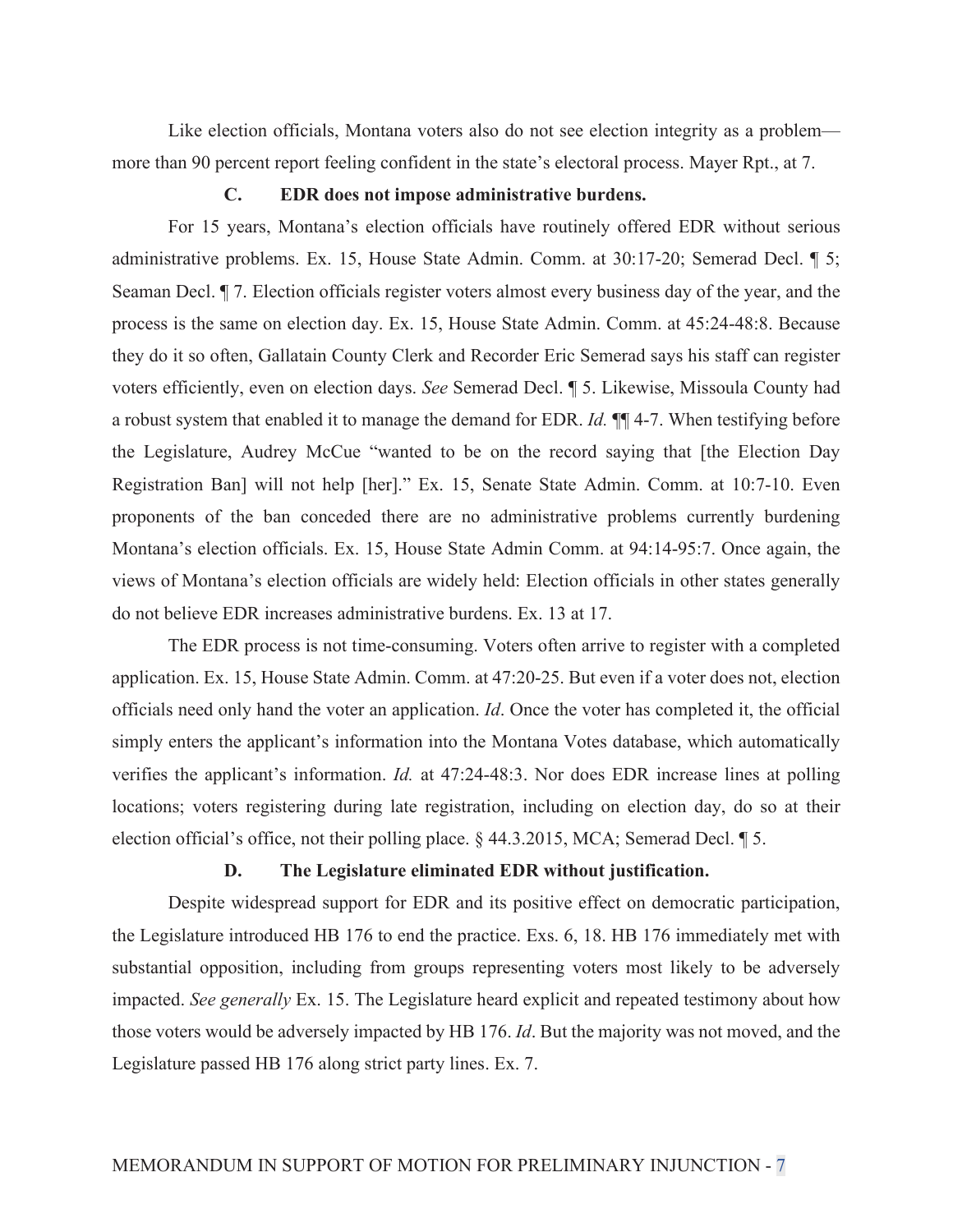Even though it has been in effect during only one off-year, low-turnout, non-statewide election, the Election Day Registration Ban has already disenfranchised otherwise eligible voters. Semerad Decl. ¶ 7; Bogle Decl. ¶¶ 7-9; Denson Decl. ¶ 4; Bertelsen Decl. ¶¶ 8-10; Declaration of Gavin Zaluski ¶¶ 5-7. Missoula County turned away nine voters seeking to register on election day. Seaman Decl. ¶ 8. In Gallatin County, 17 eligible voters were unable to cast their ballots because of the Ban. Semerad Decl. ¶ 7. Some of those voters had no reason to know they were not registered to vote. *See* Bogle Decl. ¶¶ 7-8. In total, at least 58 voters were unable to vote because of the elimination of EDR. Affidavit of Kendra Miller ¶ 21. That number will only increase in 2022, when federal and statewide elections will drive much higher turnout.

## **III. Voter IDs in Montana.**

 Montana has required some form of voter ID for in-person voting since 2003, but the law as it existed for nearly two decades allowed voters to prove their identity with one of several forms of ID, including out-of-state driver's licenses and Montana college or university IDs. Ex. 19.

## **A. Montana has long permitted using college and university IDs to vote.**

 For nearly two decades, Montana's voter ID scheme has required voters to provide a photo ID, including but not limited to "a valid driver's license, a school district or postsecondary education photo identification, or a tribal photo identification." § 13-13-114(1)(a), MCA (2005). If a voter could not provide qualifying photo ID, they could instead provide any one of several categories of identifying documents, such as "a current utility bill, bank statement, paycheck, notice of confirmation of voter registration . . . government check, or other government document that shows the elector's name and current address." *Id.* 

The inclusion of student IDs in the first category was particularly important in allowing young voters to vote because many students do not possess other qualifying forms of identification. Mayer Rpt., at 15; Ex. 20. There are sixteen colleges and universities in the Montana University System, enrolling over 40,000 students, over 10,000 of whom are from out-of-state. Mayer Rpt., at 16. Montana is among the states with the highest proportion of out-of-state students who vote in their campus state. Ex. 21. Out-of-state students are particularly unlikely to possess a Montana drivers' license. Ex. 20, Senate State Admin. Comm. at 13:6-15, House State Admin. Comm. at 19: 6-8. And students are generally less likely to have a drivers' license or state ID. Mayer Rpt., at 15. Moreover, students living on-campus or in shared living situations often do not receive utility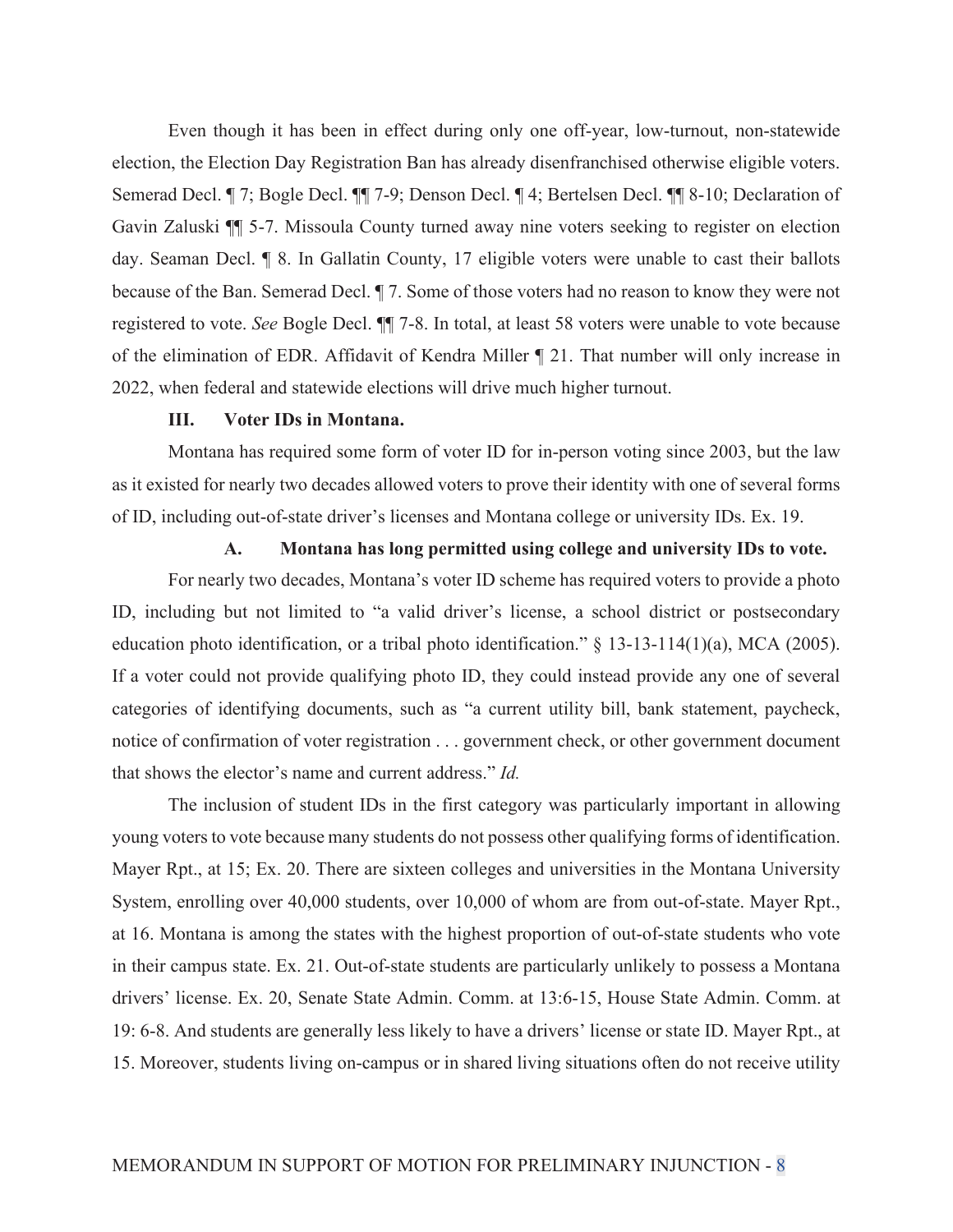bills, have bank statements addressed to their school addresses, have any reason to have a government issued check, or have a job for which they receive paychecks. *See generally* Ex. 20.

 Students are, however, very likely to have a college-issued ID because they are so integral to the student experience. *See id*. At MSU, for example, student ID cards serve as meal cards, library cards, laundry cards, as well as keys to residence halls, academic buildings, recreational and fitness centers, computer and math labs, and student health services. Ex. 22. Students may even use their ID cards as debit cards at various locations on campus. *Id.* Perhaps most significantly to students, their ID cards are their ticket into the MSU football games. *Id*.

 Transgender students rely student IDs to vote for another reason. The process for obtaining a gender-affirming driver's license or state ID card is lengthy, difficult, and intrusive. Declaration of Shawn Reagor ("Reagor Decl.") ¶¶ 6-10. To change the name listed on their driver's license or state ID, individuals must file a court petition and then publish a notice of the hearing in a county newspaper for four weeks. *Id.* ¶ 7. Only after the court issues an order legally changing the individual's name can they change the name on their driver's license or state ID. *Id*. To change the gender marker, they must have a birth certificate or social security card showing the affirming gender marker. *Id.* ¶ 10. To update the gender marker on a birth certificate in Montana, an individual must obtain a court order, which requires them to provide the court with a letter from a physician that affirms the individual has undergone sex confirmation surgery and completed the transition process. *Id. ¶* 8; Ex. 23. To update the gender marker on their social security card, they must provide a similar letter to the Social Security administration, which can take eight to ten weeks. Reagor Decl. ¶ 9. In contrast, transgender students typically do not need a court order or physician's letter to change their name and gender marker on their student identification. *Id.* ¶ 13.

 Historically, Montana has not achieved particularly high turnout among its young voters. However, that changed dramatically during the 2020 general election, when voters between the ages of 18 and 29 turned out nearly 40 percent more than they did during the prior presidential election. Ex. 24. The Voter ID Restrictions threaten to roll back this progress without justification.

# **B. The use of student IDs has not resulted in fraud.**

 Montana has not had any student ID-related election fraud in the nearly two decades since such IDs have been permitted as voter identification. Mayer Rpt., at 6-8; *See* Semerad Decl. ¶ 11; Seaman Decl. ¶ 10. Defendants' Election Director even admitted this during legislative hearings on SB 169. Ex. 20, House Judiciary Comm. at 22:5-21. Gallatin County, home to MSU and its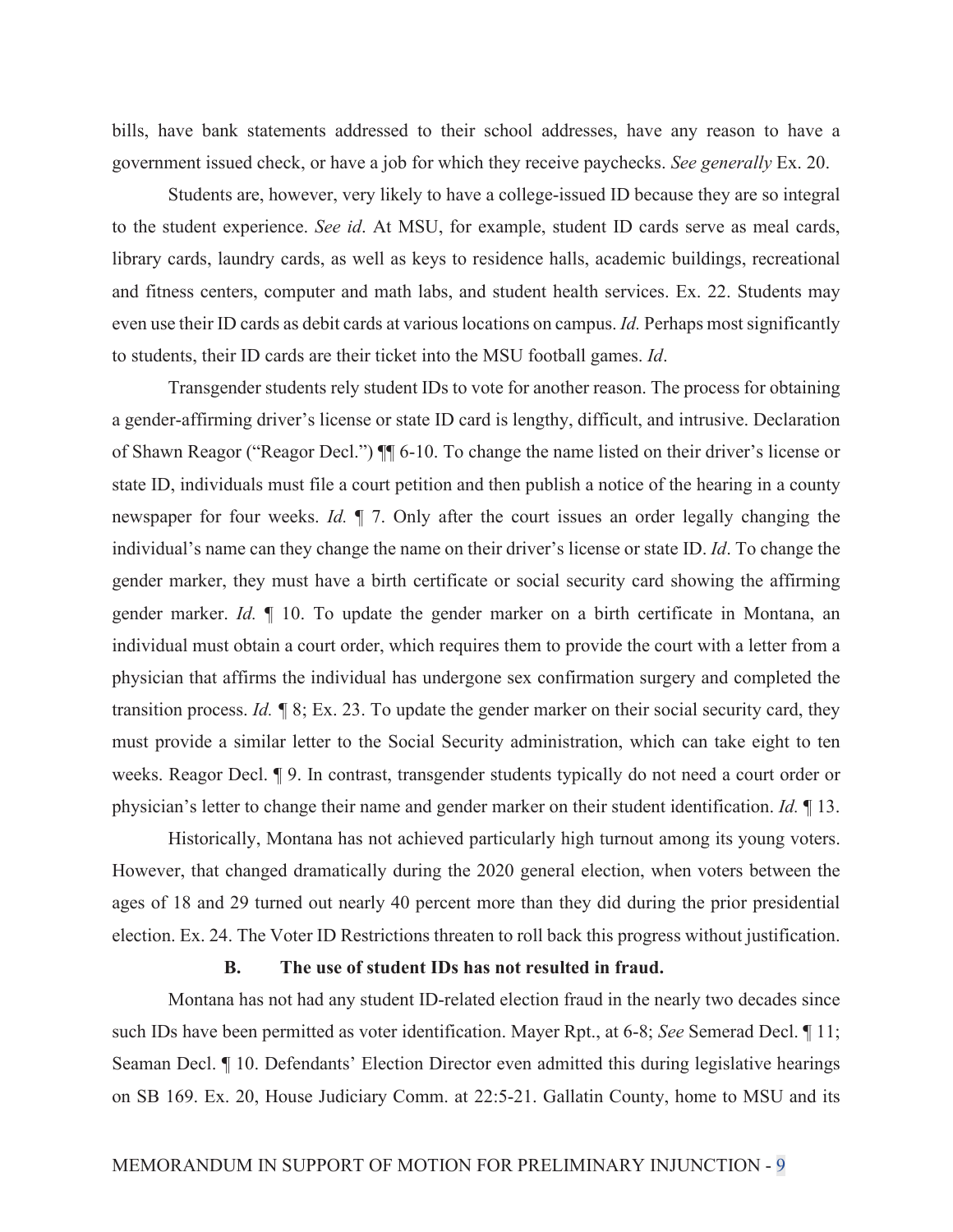more than 17,000 students, has had no problems with voters using student IDs at the polls, nor has Missoula County, home to the University of Montana. Semerad Decl. ¶ 11; Seaman Decl. ¶ 10. And as noted, voter fraud, in general, is vanishingly rare in Montana. Mayer Rpt., at 6-8.

 Moreover, Montana University System schools issue ID cards securely because student IDs are keys that grant access to virtually every aspect of student life and may even act like credit cards. Thus, MSU applicants must provide various forms of personally identifying information including social security numbers, immunization records, their ACT or SAT scores, and high school transcripts. Ex. 25. Once admitted, they must present a valid, government-issued photo ID before they can receive their student ID. Ex. 22*.* Students at the University of Montana must similarly show a valid government-issued photo ID to receive their student ID. Ex. 26.

## **C. The Voter ID Restrictions impede the voting rights of young voters.**

 Despite the lack of evidence that student IDs threaten election integrity, the Legislature passed SB 169, revising Montana's voter ID rules to young voters' detriment. Ex. 9. Now, a Montana student ID card must be accompanied by other documentary evidence before a voter may cast a regular ballot, and out-of-state drivers' licenses no longer suffice. *Id.* SB 169 also removed registration confirmations as qualifying IDs, so students cannot use their student ID and their registration confirmation to vote. *Id.* Further, SB 169 simultaneously elevated other forms of ID that young voters are less likely to possess—including a Montana concealed carry permit, which Montana voters can now use to vote without presenting additional identifying information. *Id*.

 The differing treatment of those forms of ID defies logic. The purpose of the voter ID requirement is to prove that the voter is who they say they are, not that they are eligible to vote. Mayer Rpt., at 16. Eligibility is addressed during the registration process, when voters must prove their identity and obtain a voter registration confirmation form before they receive a voter registration card. § 13 2 110(3)(a)(c), (4)(a), MCA. And other than a U.S. passport or Tribal ID, none of the primary forms of identification affirm voting eligibility—indeed, noncitizens can obtain a Montana driver's license or state ID card, concealed carry permit, and a military ID. Mayer Rpt., at 17. Nor do any of those forms of ID prove a voter's residence. *Id.* 

 Despite its incoherence, the relegation of documents that young voters are likely to possess is no coincidence. Speaker Galt was explicit: during a hearing on SB 169, Galt wondered "if you're a college student in Montana and you don't have a registration, a bank statement, or a W-2, it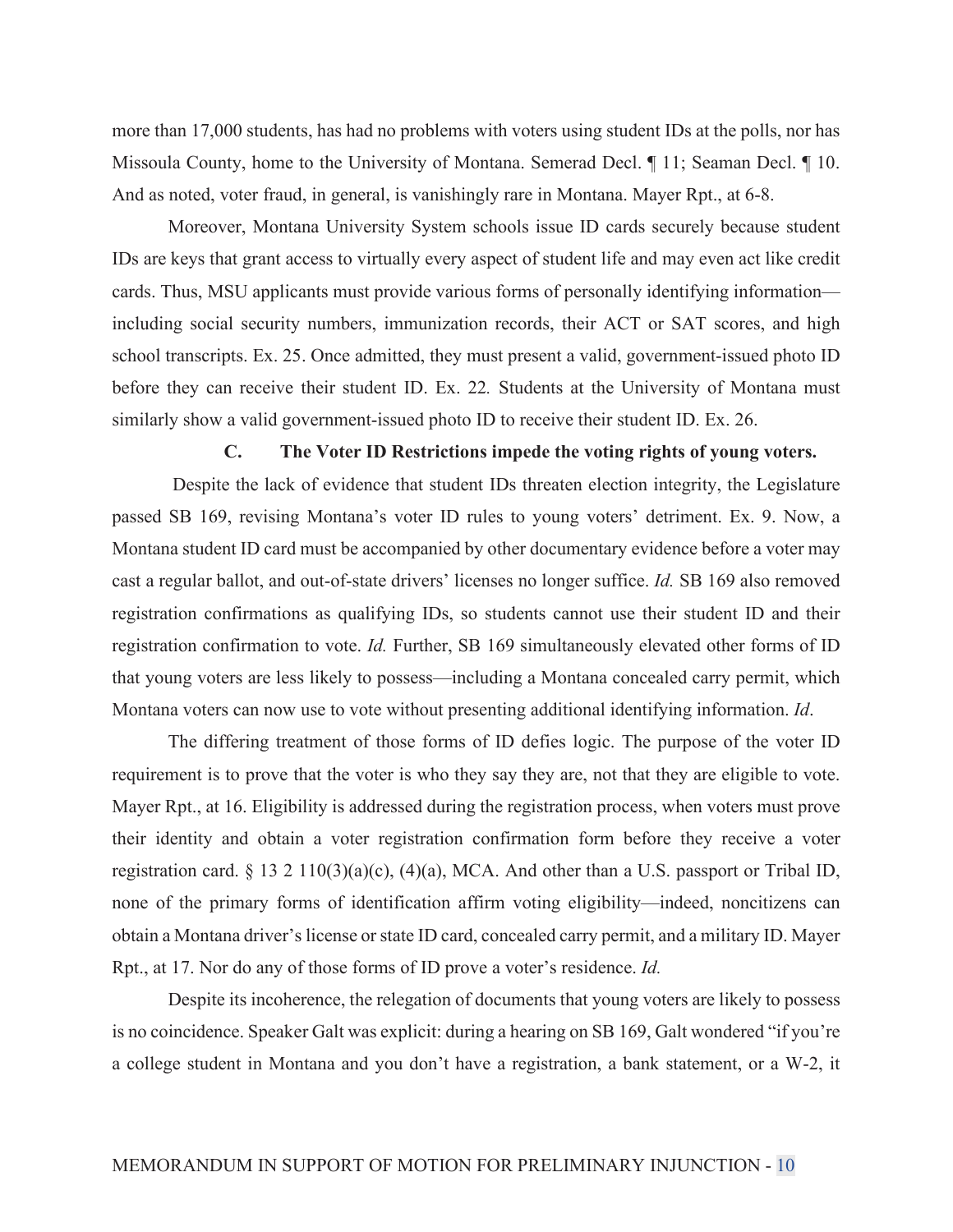makes me kind of wonder why you're voting in this election anyway." *Id.* at 15. Answering his own question, he concluded that young voters have "little stake in the game." *Id.*

## **IV. Organized ballot assistance in Montana.**

 Montanans have long had the right to vote absentee, and the vast majority of the state's voters now do so. Each year, this reliance increases. Ex. 27. In the 2016 election, 65.38 percent of Montana voters cast absentee ballots. *Id*. In the 2018 general election, over 73 percent of voters— 372,400—voted absentee. *Id.* In 2020, that number nearly doubled, to 604,042. *Id*. And as the number of absentee voters increased, so too did assistance provided by civic and political organizations, including secure and reliable ballot collection.

## **A. Thousands of Montana voters rely on organized ballot assistance.**

 As Defendant's own Elections Director, Dana Corson, admitted under oath, organized ballot assistance programs are good for democracy because they increase voter turnout. Ex. 28, Volume III at 537-38. Mr. Corson is right: Ballot assistance programs have helped swaths of voters request and return their ballots. Exs. 28, 29; 156-173; Declaration of Mitch Bohn ("Bohn Decl.") ¶ 5; Bolger Decl. ¶ 20; Franks-Ongoy Decl. ¶ 19; Semerad Decl. ¶ 12. Those services have been invaluable to Montanans whose work commitments, school schedules, family care responsibilities, mobility impairments, lack of access to postal mail service, or lack of access to transportation made returning their absentee ballot difficult or even impossible. Exs. 28, 29; Bohn Decl. ¶¶ 5-6; Bolger Decl. ¶ 20; Franks-Ongoy Decl. ¶ 19. Organizations reduced these barriers by allowing voters to give their absentee ballot to a representative of a community organization or campaign, who then transported the sealed ballot envelope to an official drop-off site. Exs. 28, 29; Bohn Decl. ¶ 6; Bolger Decl. ¶¶ 15-18, 20; Franks-Ongoy Decl. ¶ 19. In 2016 and 2018, organized ballot return assistance programs likely helped over 2,500 voters cast their ballots. Mayer Rpt., at 17.

 Native voters in particular rely on organized absentee ballot assistance. Ex. 29. Many live in remote areas with limited access to transportation, often far from county elections offices. *Id*. Mailing ballots can be difficult for Native voters because they often have limited access to postal services, and mail sent from tribal nations often takes longer. *Id*. As a result, Native voters rely on organized ballot return assistance programs provided by civic and political organizations. *Id.*

 Many senior and disabled voters have also relied on organized absentee ballot assistance. Franks-Ongoy Decl. ¶¶ 16-19; Ex. 29, House Judiciary Comm. at 18:8-11, Senate State Admin. Comm. at 12:14-13:13. These voters' mobility limitations can make obtaining and returning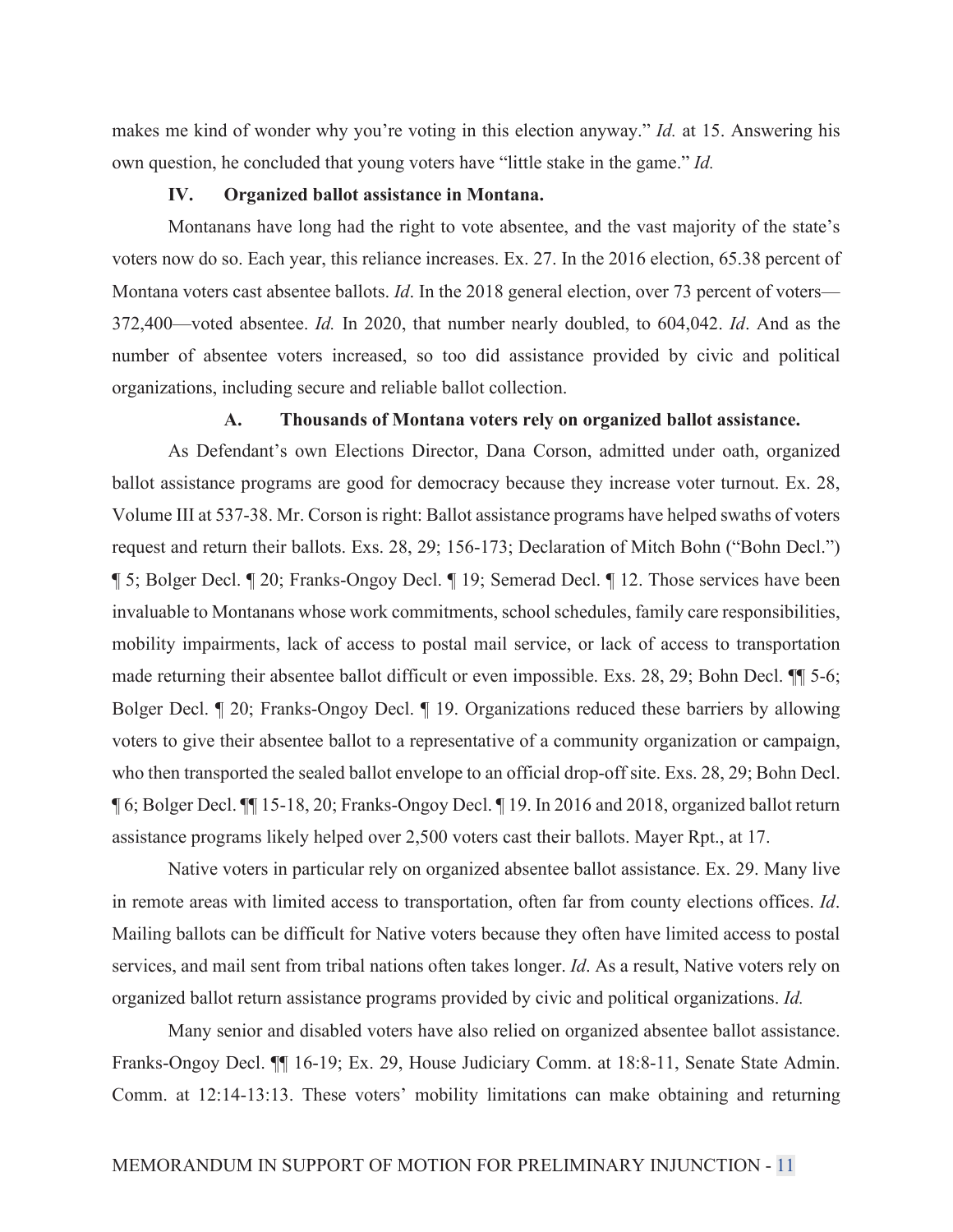absentee ballots challenging, and it can be difficult for them to stand in line at polling locations or elections offices. Franks-Ongoy Decl. ¶¶ 16-19. And they may not have a family member who can make sure that their absentee ballots make it to the polls on time. *Id. ¶* 14. Instead, these voters have relied on organized assistance. *Id.*  $\P$  16-19; Bolger Decl.  $\P$  20. Low-income, rural, and working voters rely on organized absentee ballot assistance for similar reasons. Ex. 29, House Judiciary Comm. 15: 7-11; 16:11-19; 22:16-20, Senate State Admin. Comm. at 12:14-13:13.

 Students, too, have come to rely on ballot assistance programs. Ex. 28, Volume I at 10-40; Ex. 29, House Judiciary Comm. at 15:7-11; 16:11-19; 22:16-20, Senate State Admin. Comm. at 12:14-13:13; Semerad Decl. ¶ 12. Many young voters must navigate voting for the first time while balancing schoolwork and jobs. Ex. 28, Volume I at 10-40; Ex. 29, House Judiciary Comm. at 15:7-11; 16:11-19; 22:16-20, Senate State Admin. Comm. at 12:14-13:13. Additionally, they often do not have access to personal transportation. *Id*. To help mitigate those burdens, organizations have run ballot return assistance programs on college campuses to assist college students. Ex. 28, Volume I at 10-40; Ex. 29, House Judiciary Comm. at 7:11-8:3, Senate State Admin. Comm. at 14:4-7; 18:24-20:11. These groups provide secure lock boxes on campuses where students can drop off their absentee ballots, as well as door to door assistance programs. *Id.*

 Many of those same groups of voters also rely on third-party assistance to obtain absentee ballots. Political organizations as well as disability rights groups have provided such assistance in past elections. Franks-Ongoy Decl. ¶¶ 16-17; Bolger Decl. ¶ 23. MDP engages in organized ballot assistance to accomplish its mission and to "communicate[] its belief in working together to help all citizens participate in democratic elections, particularly for voters who have experienced historically low turnout rates when compared to the rest of the population, or who for various reasons—disability, advanced age, poverty, or discrimination—would have difficulty voting." Bolger Decl. ¶¶ 4, 6, 13.

## **B. Organized ballot assistance programs have not resulted in fraud.**

 Organized ballot assistance in Montana has not resulted in any fraudulent voting. Mayer Rpt. at 6-8; Semerad Decl. ¶ 12; Seaman Decl. ¶ 11. Last year, representatives of both the Secretary and the Commissioner of Political Practices admitted there is no evidence that any third party has failed to return or has interfered with a voter's absentee ballot. *W. Native Voice*, 2020 WL 8970685, at \*14. In Gallatin County, many student organizations at MSU have collected and returned ballots for other students without issue or instance of fraud. Semerad Decl. ¶ 12.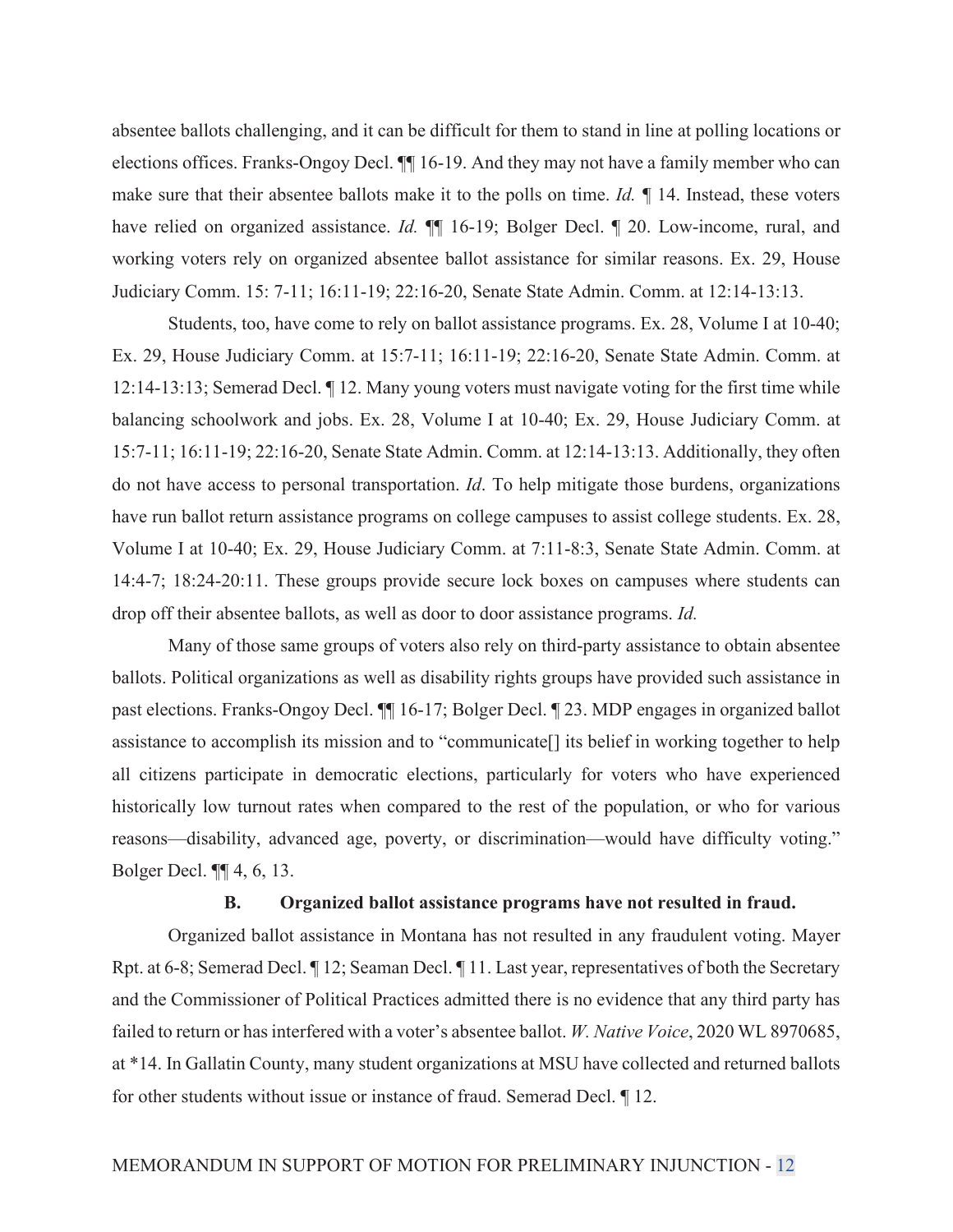The lack of evidence of fraud reflects Montana's robust statutory scheme. Only legally registered voters may apply for absentee ballots. § 13-13-201(1), MCA. Absentee ballot applications and absentee ballots are subject to signature matching. § 13-13-213(3)(a), MCA; § 13-13-241(1)(a), MCA. Other provisions ensure the secrecy of voted ballots. § 13-13-201(2), MCA. Election officials inspect and confirm the validity of each ballot before it is counted. *See* § 13-13-245, MCA; § 13-15-107, MCA. If an election official has any questions regarding a ballot's validity, the question must be resolved before the ballot is counted. § 13-13-241(6), MCA.

 The Election Code also ensures that voters cast only one ballot. Any voter that has requested an absentee ballot may vote in person only after an election official has marked the voter's absentee ballot as void. § 13-13-204, MCA. If there is some reason to believe that a voter has voted previously in an election, any other registered voter may challenge their right to vote. § 13-13-301, MCA. Similarly, the Election Code ensures that absentee ballots are sent only to qualified voters who continue to reside at the address provided in their initial application. § 13-13- 212(b)(i), MCA. And, of course, the Election Code criminalizes attempts to coerce voters or fraudulently manipulate ballots. § 13-35-205, MCA.

 In addition to the security measures imposed by the Election Code, organizations operating ballot assistance programs take great care in ensuring the security of the ballots they collect. *See*  Exs. 28, 29; Bolger Decl. ¶¶ 15-17. MDP, for example, instructs staff and volunteers that they should never pressure a voter to collect their ballot, but rather offer it as an option only if it appears the voter will otherwise not timely return their ballot. Bolger Decl. ¶ 15. They are also instructed not to ask the voter about the content of their ballot, and if the voter volunteers that information anyway, MDP staff and volunteers ensure that the ballot is returned to county elections officials regardless of its content. *Id*. If a voter has not completed their ballot, MDP staff and volunteers are instructed to give the voter privacy, to never touch the ballot, mark the ballot, or sign for a voter, and to only accept the envelope containing the ballot after it has been signed and sealed. *Id*.

 MDP further trains its staff and volunteers that ballots collected before election day must be returned to county elections officials by 5 pm the same day. *Id.* ¶ 16. If a county elections office is not open within the next 24 hours because, for example, the ballot was collected on a Saturday, staff and volunteers must turn it in on Monday. *Id*. For ballots collected on election day, MDP instructs staff and volunteers to ensure that all collected ballots are turned in before the deadline for receipt. *Id.* ¶ 18. MDP staff and volunteers are directed never to leave a ballot overnight in a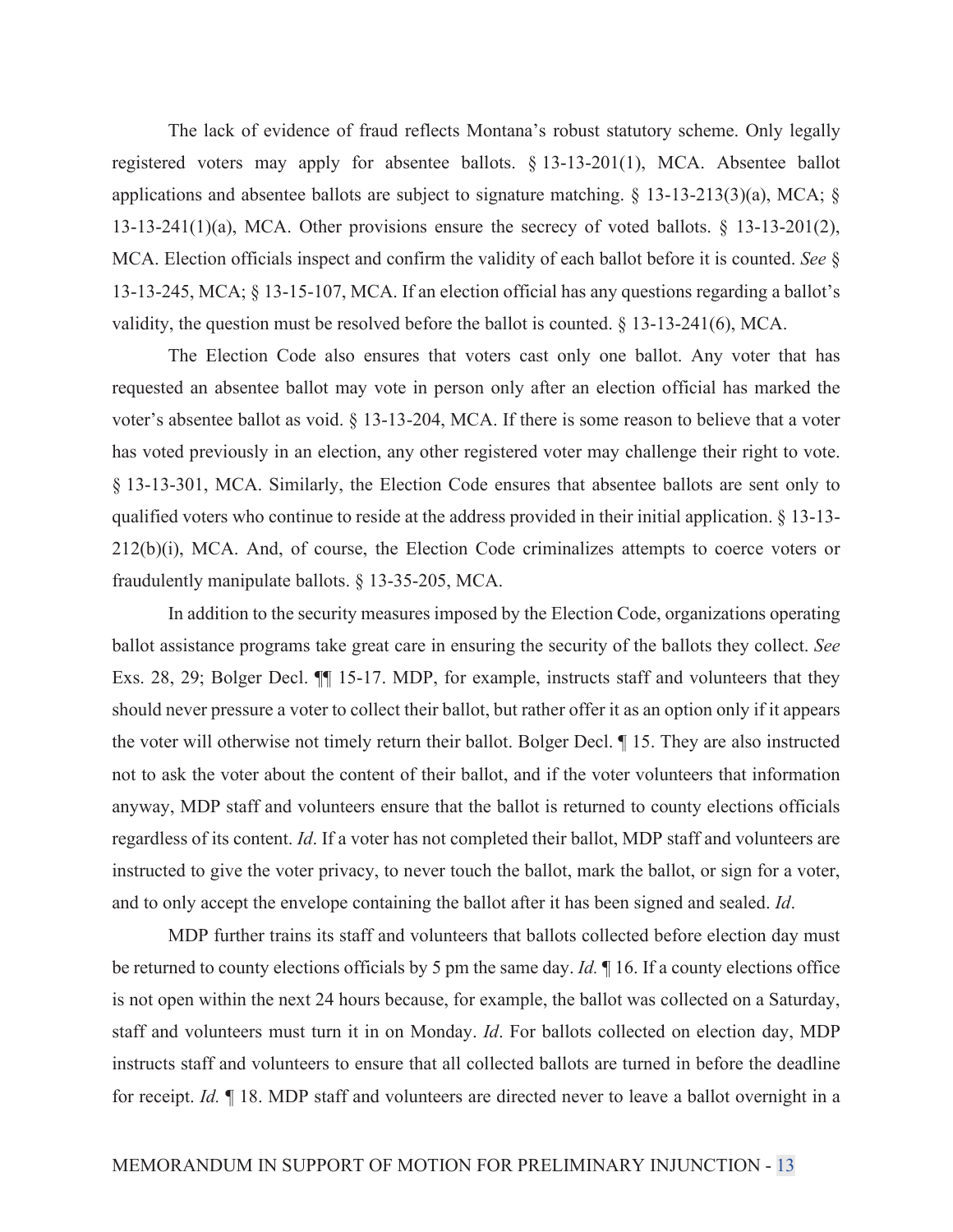car or home. *Id.* ¶ 17. If for some reason the ballot could not be returned in the same day it was collected, they must store the ballot in a secure container in a locked campaign office. *Id*.

# **C. The Legislature's previous attempts to effectively prohibit organized ballot assistance have failed.**

 In 2017, the Legislature enacted Senate Bill 352 ("SB 352"), which sought to make it unlawful for a person to take possession of a voter's absentee ballot unless the person fell under an exception. Ex. 30*.* Except for election officials and postal workers, SB 352 would have criminalized assisting more than six voters by collecting and returning their absentee ballots. *Id.*

 Scores of Montanans testified in opposition to SB 352 at public hearings. Ex. 31. They described the negative impacts SB 352 would have on the voting rights of Native voters, student voters, low-income voters, as well as elderly and disabled voters. *Id.* No members of the public testified in support. *Id.* Nonetheless, on a heavily partisan basis, the Legislature passed SB 352. Ex. 32. The measure was placed on the 2018 midterm election ballot under the title "Montana Ballot Interference Prevention Act" ("BIPA"), and Montana voters approved it.

 Last year, two Montana district courts held that BIPA violated the Montana Constitution. Among other things, those courts held that BIPA unconstitutionally burdened the right to vote and unconstitutionally infringed on speech and association rights. *See Driscoll v. Stapleton*, No. DV 20-408, 2020 WL 5441604, at \*1 (Mont. 13th Jud. Dist. May 22, 2020), Affirmed in Part, Vacated in Part by *Driscoll v. Stapleton*, Mont., September 29, 2020. But before the ink on those decisions dried, the Legislature began drafting a very similar version of the unconstitutional ban, House Bill 406 ("HB 406"). Once again, the Legislature heard extensive testimony illustrating how a ban on ballot assistance would operate to disenfranchise students and young voters, rural and Native voters, disabled and elderly voters, as well as low income and working voters. *See generally* Ex. 29.

 Testimony about the bill's overlap with BIPA also echoed throughout the legislative hearings. Legal counsel for COPP—the agency tasked with implementing and enforcing BIPA testified about how HB 406 replicated BIPA's unconstitutional aspects. *Id.*, House Judiciary Comm. at 4:25-6:2. That similarity was not lost on the legislators. One Senator described HB 406 as having "double[d] down on BIPA and added new restrictions." *Id.* at 36:3-9. Even sponsoring Representative Noland acknowledged that HB 406 presented "many" of the "exact same issues"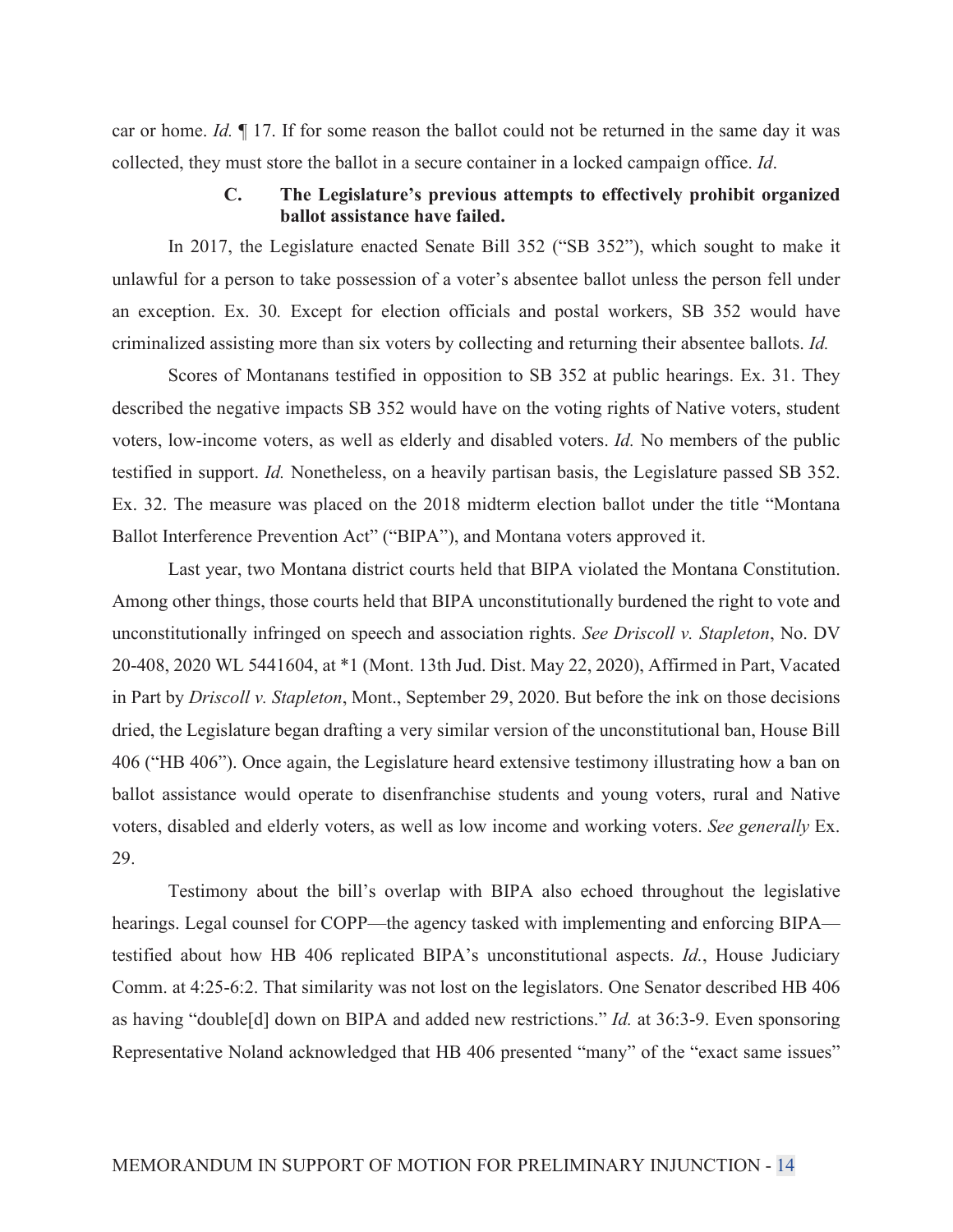that made BIPA unconstitutional. *Id.* at 36:10-19. But even "if it [took] another little bit of a look at through the court system," he claimed HB 406's supporters were "willing to do that again." *Id.*

 Over the course of three committee hearings on HB 406, Montanans testified in opposition to the bill's ban on organized ballot assistance 46 times. Ex. 29. Despite passing out of all three committees, the bill failed to pass through a second reading on the floor of the Senate. Ex. 34.

## **D. The Legislature passed the Renewed Ballot Assistance Ban.**

 Just days after HB 406 died in the Senate, Senator Fitzpatrick requested to amend a different bill, HB 530, to include the Renewed Ballot Assistance Ban. Ex. 10. He made the request from the Senate floor, not during the regular committee process, six days after the deadline for transmitting amendments from one chamber to the other. *Id.* With seven session days remaining, HB 530 was sent to the Governor. *Id.* On May 14, 2021, the Governor signed it into law. *Id.*

 Like its unconstitutional predecessor, BIPA, and BIPA's doppelganger, HB 406, the Renewed Ballot Assistance Ban effectively bans organized absentee ballot assistance efforts by prohibiting ballot assistance performed in exchange for a "pecuniary benefit." Ex. 11. Although the Ban does not define "pecuniary benefit," it carves out from its prohibition certain paid employees—including election officials and mail delivery service employees—who, in the scope of their employment, help voters request or return absentee ballots. *Id*. But it does not exclude paid staff members of organizations who, in the scope of their employment, help voters request or return absentee ballots. *Id*. Thus, the lone definition embedded in the Renewed Ban indicates that paid staff members of MDP and other organizations may not assist voters with their absentee ballots.

 Moreover, the Renewed Ban goes even further than its unconstitutional predecessors. While BIPA and HB 406 targeted only ballot *return* assistance, the Renewed Ban outlaws ballot assistance much more broadly, imposing a civil penalty of \$100 each time a person receiving a "pecuniary benefit" "distribute[s], order[s], request[s], collect[s], or deliver[s]" ballots. *Id*. In other words, the Renewed Ban does not just apply to assisting a voter in returning their completed ballot, it also applies to assisting a voter in requesting and receiving their ballot in the first place.

 To the extent there is any ambiguity as to whether HB 530 prohibits paid staff of MDP and other organizations from helping voters request or return their absentee ballots, it poses real problems for organizations that need to plan and allocate resources to ballot assistance efforts well in advance of the next election. Bolger Decl. ¶¶ 22, 24. One election has already passed without any guidance. Meanwhile, organizations and individuals are left to guess about the scope of the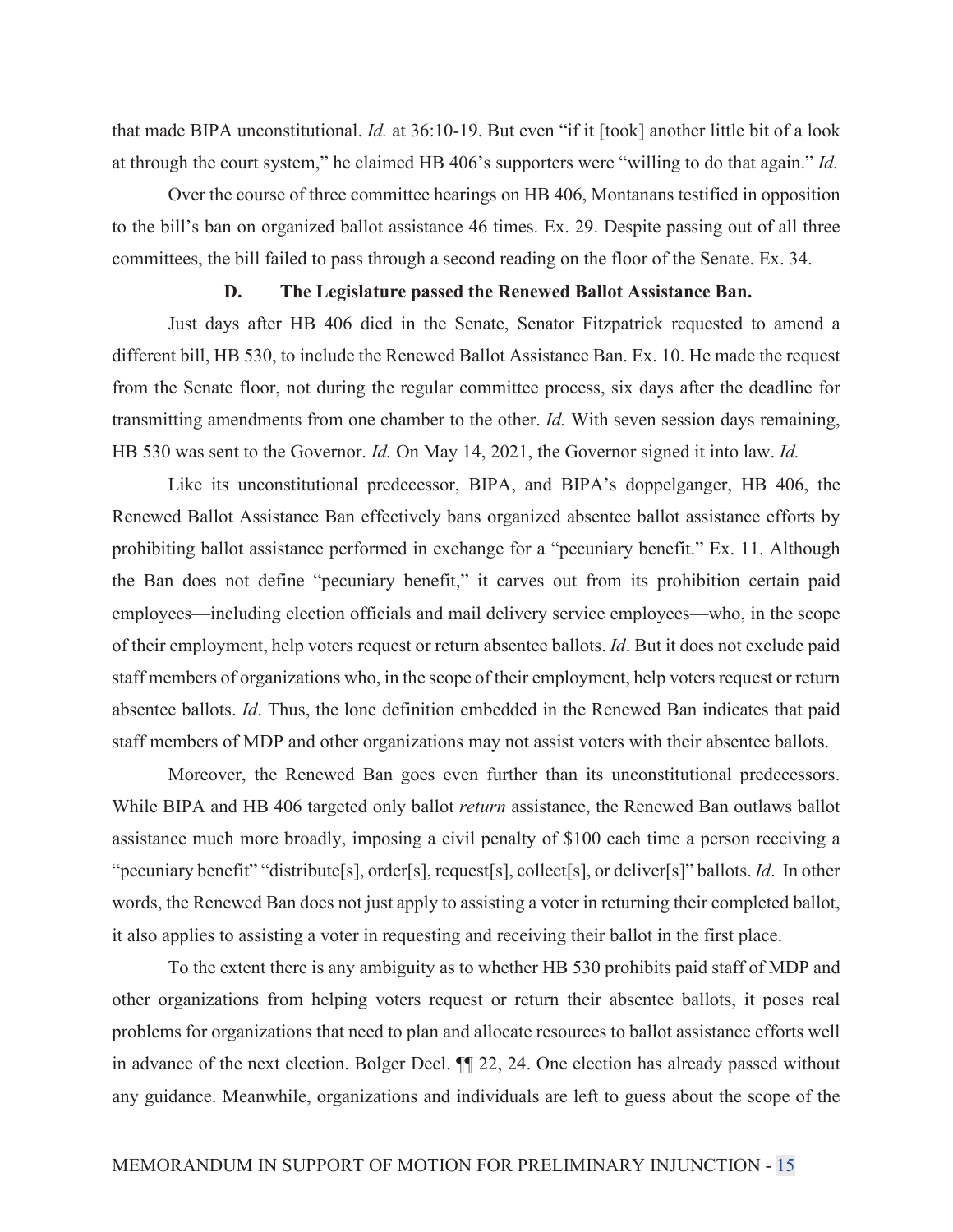prohibition and whether it will prevent someone like an aid who is paid to assist elderly or disabled voters, or even a volunteer who receives reimbursements for costs, from helping their patients request, receive, or complete their absentee ballots. *Id.* ¶ 22; Franks-Ongoy Decl. ¶¶ 20-21.

## **ARGUMENT**

 A preliminary injunction is warranted where an applicant meets any one or more of the five enumerated grounds in § 27-19-201, MCA. *See Sweet Grass Farms, Ltd. v. Bd. of Cty. Comm'rs of Sweet Grass Cty.*, 2000 MT 147, ¶ 27, 300 Mont. 66, 72, 2 P.3d 825, 829. Two grounds independently warrant an injunction here. *First*, a preliminary injunction is merited when a movant is "entitled to the relief demanded and the relief or any part of the relief consists in restraining the commission or continuance of the act complained of, either for a limited period or perpetually." § 27-19-201(1), MCA. *Second*, an injunction is appropriate when "the commission or continuance of some act during the litigation would produce a great or irreparable injury to the applicant," § 27-19-201(2), MCA, which includes "the loss of a constitutional right." *Driscoll*, 2020 MT 247, ¶ 15.

# **I. The Voting Restrictions are unconstitutional.**

Plaintiffs are entitled to an injunction under  $\S 27-19-201(1)$ , MCA because the Voting Restrictions independently and together, violate Plaintiffs' fundamental constitutional rights.

## **A. The Voting Restrictions violate Montanans' right to vote.**

 Like the rights of free speech, association, and due process, the right to vote is guaranteed in the Declaration of Rights of the Montana Constitution and is, consequently, a fundamental right. *See State v. Riggs*, 2005 MT 124, ¶ 47, 327 Mont. 196, 206, 113 P.3d 281, 288 ("A right is 'fundamental' under Montana's Constitution if the right . . . is found in the Declaration of Rights"). All statutes that implicate fundamental rights "must be strictly scrutinized and can only survive scrutiny if the State establishes a compelling state interest and that its action is closely tailored to effectuate that interest and is the least onerous path that can be taken to achieve the State's objective." *Montana Env't. Info. Ctr. v. Dep't of Env't. Quality*, 1999 MT 248, ¶ 63, 296 Mont. 207, 225, 988 P.2d 1236, 1246. The evidence establishes that all three Voting Restrictions burden the right to vote and are not justified by any countervailing state interests.

*First*, ending EDR burdens Montanans' right to vote. More than 70,000 Montanans have used EDR to register and vote. *See supra* Background Part II.A. Voter registration is typically available only during working hours, and many voters rely on election day-specific amenities like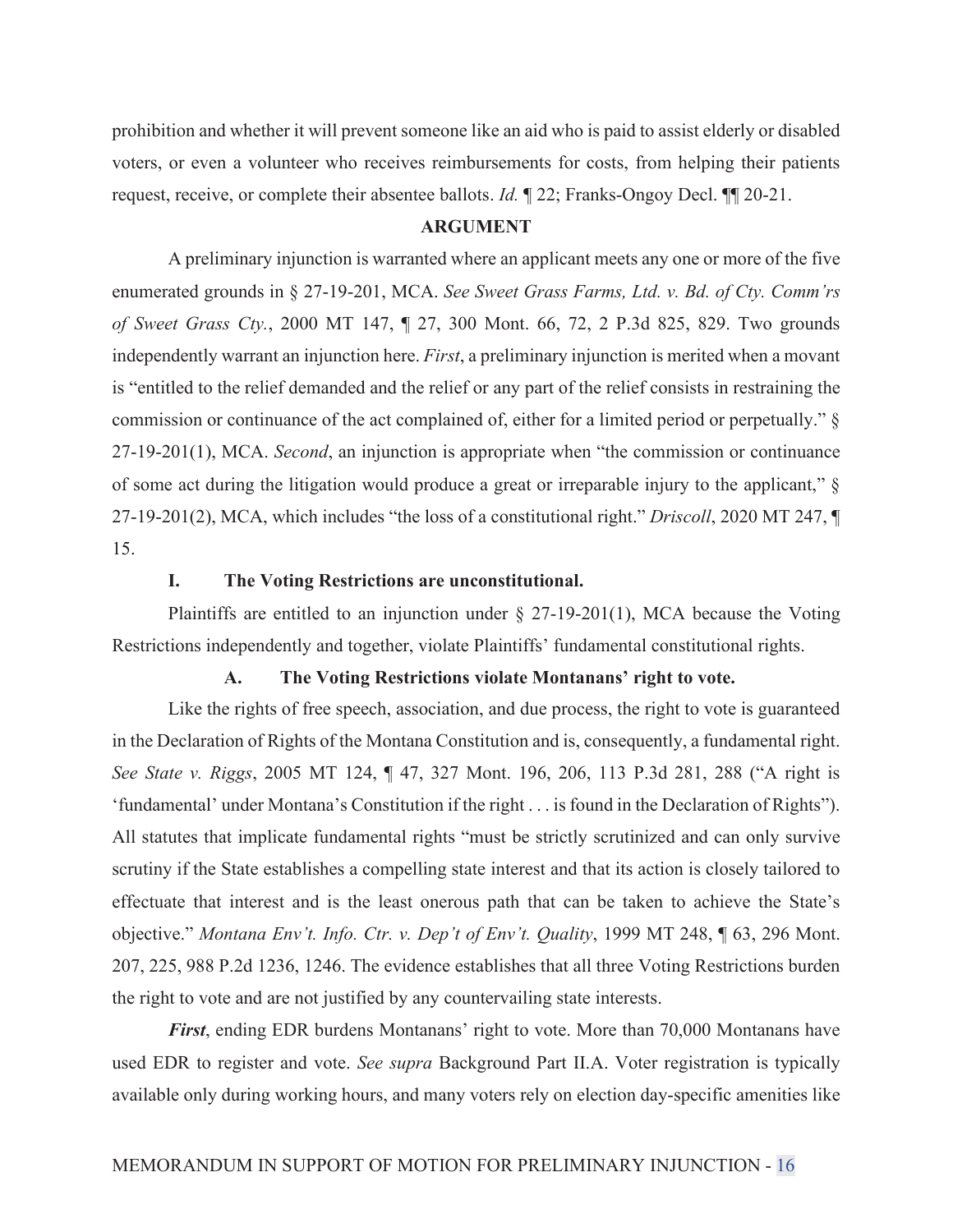time off from work, organized transportation, and extended hours, in addition to the one-stop option afforded by EDR. *See supra* Background Part II.A. Eliminating EDR will make it harder, and perhaps impossible, for some citizens to vote. *See supra* Background Part II.A. Moreover, previously registered voters who discover errors in their registration on election day will no longer be able to update their registration and cast a ballot. *See supra* Background Part II.A. Without election day registration, many Montanans will discover the problem with their voter registration only after it is too late to correct. *See supra* Background Part II.A.

*Second*, the Voter ID Restriction burdens young voters' voting rights. By denying young voters the right to vote in the manner that other, similarly situated voters enjoy, the Voter ID Restrictions impose an unconstitutional burden on their right to vote. *See Big Spring v. Jore*, 2005 MT 64, ¶ 18, 326 Mont. 256, 261, 109 P.3d 219, 222 ("The right to vote is protected in more than the initial allocation of the franchise. Equal protection applies as well to the manner of its exercise.") (quoting *Bush v. Gore*, 531 U.S. 98, 104–05 (2000)). Young voters are far more likely to vote using IDs issued by Montana colleges and universities. *See supra* Background Part III.A. Out-of-state students registered to vote in Montana are unlikely to possess a Montana driver's license. *See supra* Background Part III.A. Although they could previously use a driver's license issued by another state, or their public college or university ID, under the Restriction, they now cannot do the former and they must provide additional documentation—which they are far less likely to possess—to use the latter. *See supra* Background Part III.A, C. *See supra* Background Part III.A

*Third*, the Renewed Ballot Assistance Ban burdens voters who rely on organized absentee ballot assistance. Just last year, two Montana district courts held that a similar restriction on absentee ballot assistance unconstitutionally violated Montanans' fundamental right to vote. *See W. Native Voice*, 2020 WL 8970685, at \*22; *Driscoll*, 2020 WL 5441604, at \*6. The facts that informed those decisions have not changed. Thousands of voters have relied on ballot collection, and for many, it made the difference between voting and not voting at all. *See supra* Background Part IV.A. The Ban disproportionately burdens populations who already face greater hurdles to participation and are less likely to be able to overcome the increased costs of participation—Native voters, seniors, first-time student voters, voters with disabilities, and young parents working multiple low-wage jobs. *See Supra* Background Part IV.A; *Ohio State Conf. of the NAACP v. Husted*, 768 F.3d 524, 542, 545 (6th Cir. 2014) (finding significant burden that fell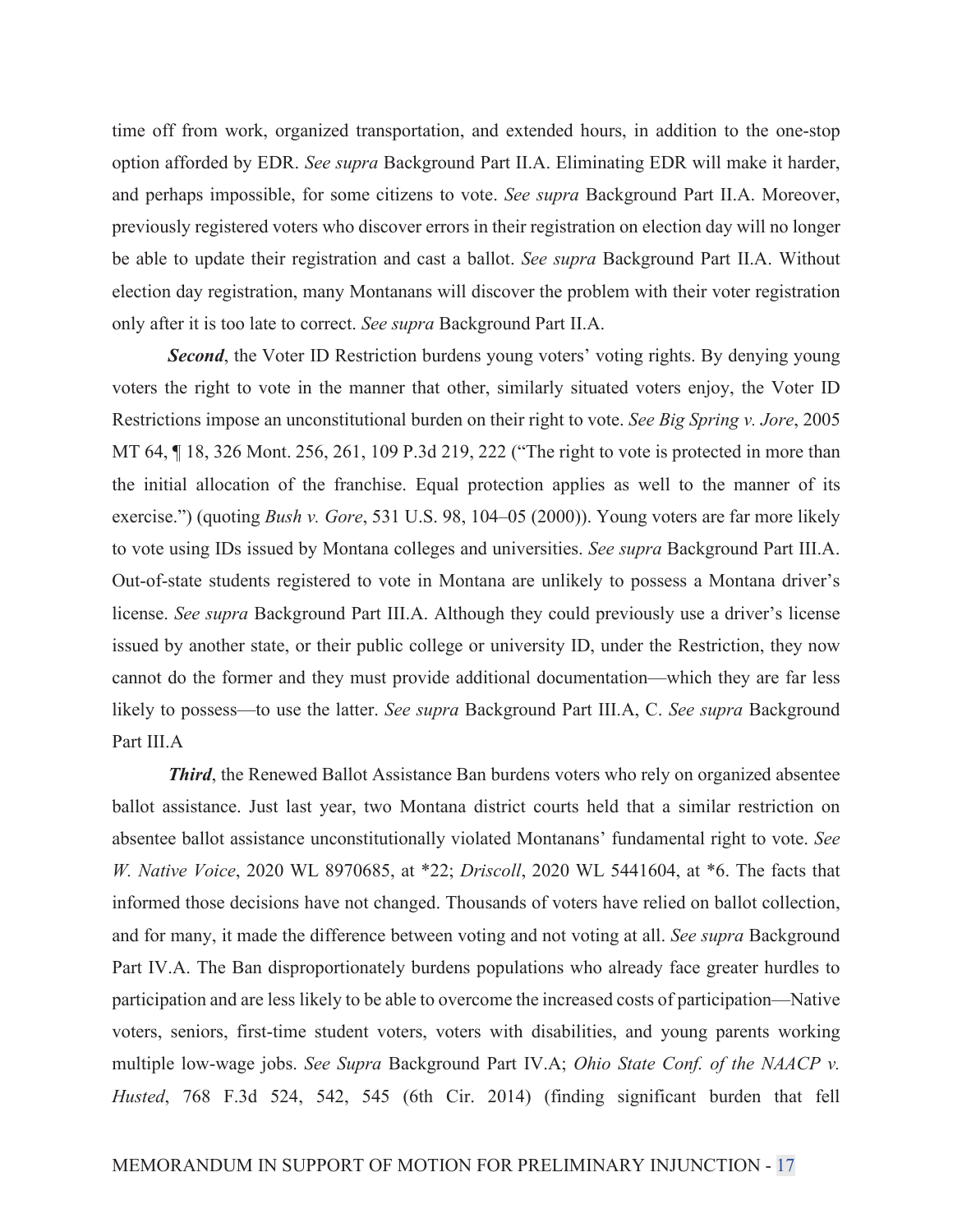disproportionately on African American, lower-income, and homeless voters likely to use the voting opportunities eliminated by challenged law).

 No legitimate, let alone compelling, state interests justify these burdens. Montana does not have a problem with election integrity. *Driscoll*, 2020 WL 5441604, at \*5 (finding the Secretary failed to present evidence sufficient to uphold her purported interest in preventing voter fraud); *Western Native Voice*, 2020 WL 8970685, at \*27 (same). And no problems have resulted from EDR, student IDs, or organized ballot collection services. The Voting Restrictions are solutions in search of a problem. *See supra* Background Part II.B-C (Election Day Registration Ban will not prevent voter fraud or administrative problems because election day registration has not led to either), Background Part III.B (Voter ID Restrictions will not prevent voter fraud because there is no evidence that use of student IDs or registration confirmations has led to fraud), Background Part IV.B (Renewed Ballot Assistance Ban does not enhance integrity of the voter rolls).

## **B. The Voting Restrictions violate Montanans' right to equal protection.**

 The Voting Restrictions also violate Montana Constitution's Equal Protection Clause by disproportionately and disparately abridging the right to vote of young Montana voters. Montana courts evaluate equal protection violations by following a three-step process: (1) identifying the classes involved and determining if they are similarly situated; (2) determining the appropriate level of scrutiny to apply to the challenged statue; and (3) applying that level of scrutiny to the statute. *Hensley v. Mont. State Fund*, 2020 MT 317, ¶ 18, 402 Mont. 277, 290, 477 P.3d 1065, 1073. A class is similarly situated if, after isolating the quality that is the target of the discrimination, the discriminated-against class is equal in other respects to the other class. *Finke v. State ex rel. McGrath*, 2003 MT 48, ¶ 21, 314 Mont. 314, 322, 65 P.3d 576, 581. If the differential treatment implicates a fundamental right, strict scrutiny applies and the challenged provision can only survive if the law is "narrowly tailored to serve a compelling interest." *Snetsinger v. Mont. Univ. Sys*., 2004 MT 390, ¶ 17, 325 Mont. 148, 154, 104 P.3d 445, 450.

 Here, the record establishes that the Voting Restrictions treat young voters differently from similarly situated voters and cannot survive strict scrutiny. Under the Restrictions, young Montanans are unduly affected because the Restrictions constrict identification and voting methods disproportionately used by them. *See supra* Background Parts II.A, III.A. This means that young Montanans are less able to be able to vote. *See supra* Background Parts II.A, D, III.A, C.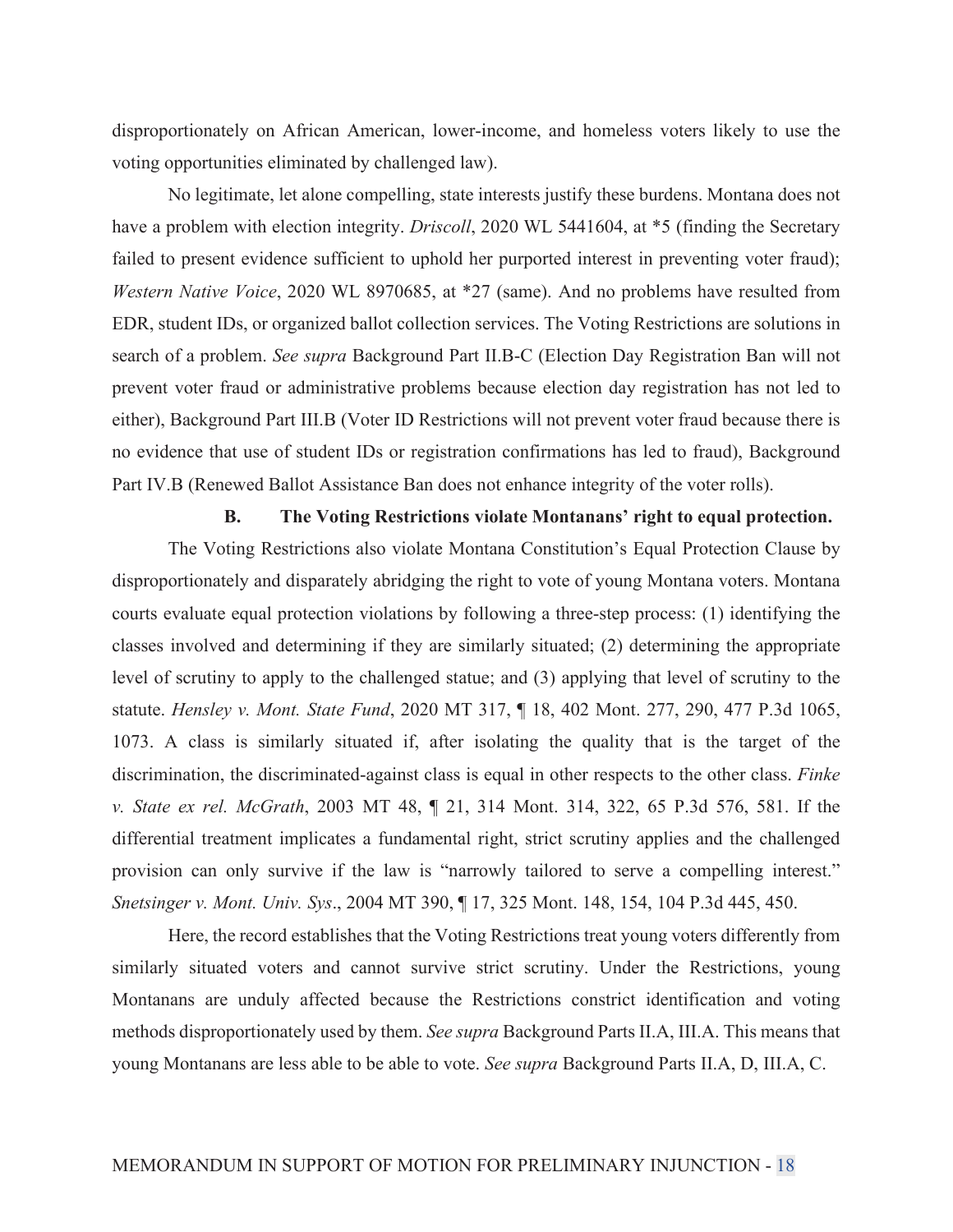Because they impinge on a fundamental right, the Voting Restrictions can survive only if they are justified by a compelling state interest, *see Matter of S.L.M.*, 287 Mont. 23, 35, 951 P.2d 1365, 1373 (Mont. 1997), but there is no such compelling interest here. *Driscoll*, 2020 WL 5441604, at \*5 (the Secretary present insufficient evidence to establish her purported interest in preventing voter fraud); *W. Native Voice*, 2020 WL 8970685, at \*27 (same). And, as discussed, no problems have resulted from EDR, student IDs, or organized ballot collection services. *See supra* I.A.

# **C. The Renewed Ballot Assistance Ban violates the right to free speech.**

 The Montana Constitution provides that "[t]he people shall have the right peaceably to assemble, petition for redress or peaceably protest government action" and that "[n]o law shall be passed impairing the freedom of speech or expression." Mont. Const. art II §§ 6, 7. These provisions protect "the unfettered interchange of ideas for the bringing about of political and social changes desired by the people." *Dorn v. Bd. of Trs. of Billings Sch. Dist. No. 2*, 203 Mont. 136, 145, 661 P.2d 426, 431 (1983). Restrictions on access to semi-public and public fora for petition circulations must be content-neutral, factually based, and finely tailored to serve substantial state interests. *See id.* at 146. Further, these protections apply "not only to laws that directly burden speech, but also to those that diminish the amount of speech by making it more difficult or expensive to speak." *See, e.g.*, *League of Women Voters v. Hargett*, 400 F. Supp. 3d 706, 723 (M.D. Tenn. 2019) (regarding voter registration drives); *see also Priorities USA v. Nessel*, 462 F. Supp. 3d 792, 812 (E.D. Mich. 2020) (regarding assistance with absentee ballot applications). Montana district courts have applied that same logic to restrictions on absentee ballot return assistance. *See, e.g.*, *W. Native Voice*, 2020 WL 8970685, at \*23.

 The Renewed Ballot Assistance Ban violates these guarantees by restricting organizations' ability to engage with voters to encourage and assist them to vote. When MDP and its members engage in get-out-the-vote efforts, including assisting voters with returning ballots, they communicate their belief in the power and importance of voting. *See supra* Background Part IV.A. Without justification, the Ban inhibits these organizations from such expression in violation of the Montana Constitution. *See supra* Background Part IV.D.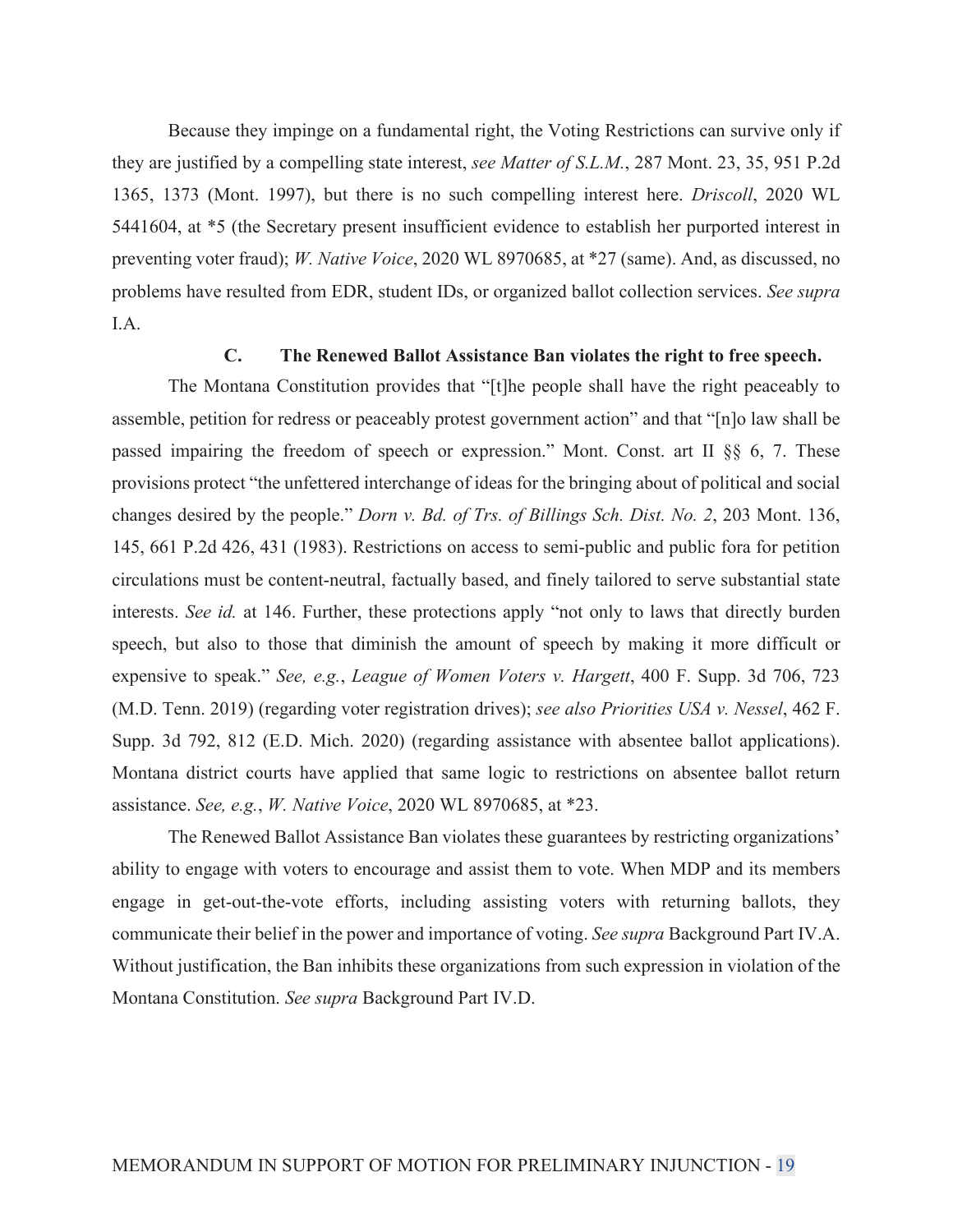# **II. The Voting Restrictions impose irreparable harm to Plaintiffs' constitutional rights that cannot be remedied.**

 Plaintiffs are independently entitled to an injunction under § 27-19-201(2), MCA because they will suffer irreparable injury from the loss of fundamental rights if the state enforces the Voting Restrictions. "An applicant for a preliminary injunction must establish a prima facie case or show that it is at least doubtful whether or not he will suffer irreparable injury before his rights can be fully litigated." *Sweet Grass Farms*, ¶ 28 (quoting *Porter v. K & S P'Ship*, 192 Mont. 175, 181, 627 P.2d 836, 839) (1981)). "If either showing is made, courts are inclined to issue the preliminary injunction." *Knudson v. McDunn*, 271 Mont. 61, 65, 894 P.2d 295, 298 (1995).

 Given that the rights at issue here are fundamental constitutional rights—voting, equal protection, speech, expression, and due process—it is much more than doubtful that Plaintiffs will suffer irreparable injury if the Voting Restrictions are not enjoined; it is a certainty. The loss of constitutional rights "constitutes irreparable harm for the purpose of determining whether a preliminary injunction should be issued." *Mont. Cannabis Indus. Ass'n v. State*, 2012 MT 201, ¶ 15, 366 Mont. 224, 229 (citing *Elrod v. Burns*, 427 U.S. 347, 373 (1976); *Weems v. State*¸ 2019 MT 98, ¶ 25, 395 Mont. 350, 363, 440 P.3d 4, 13; *Harper v. Va. State Bd. of Elections*, 383 U.S. 663, 670 (1966) ("the right to vote is too precious, too fundamental to be so burdened or conditioned"). That loss is irreparable in the voting context, because judgment in Plaintiffs' favor after the 2022 elections cannot cure the loss of the right to vote or to speak about voting. *See City of Billings v. Cnty. Water Dist. of Billings Heights*, 281 Mont. 219, 232, 935 P.2d 246, 253 (1997).<sup>2</sup>

# **CONCLUSION**

 For the foregoing reasons, Plaintiffs respectfully request that this Court enjoin the Secretary of State and her agents, officers, employees, successors, and all persons acting in concert with each or any of them, from enforcing the Election Day Registration Ban, the Voter ID Restrictions, and the Renewed Ballot Assistance Ban.

<sup>&</sup>lt;sup>2</sup> This Court should exercise its discretion to waive a security bond upon issuance of an injunction. *Four Rivers Seed Co. v. Circle K Farms, Inc*., 2000 MT 360, ¶ 21, 303 Mont. 342, 347, 16 P.3d 342, 345. No bond is warranted here because the Secretary of State will suffer no interim damages. A bond should be also waived "in the interest of justice," as Plaintiffs are seeking to protect fundamental constitutional rights. § 27-19-306(1)(b)(ii), MCA.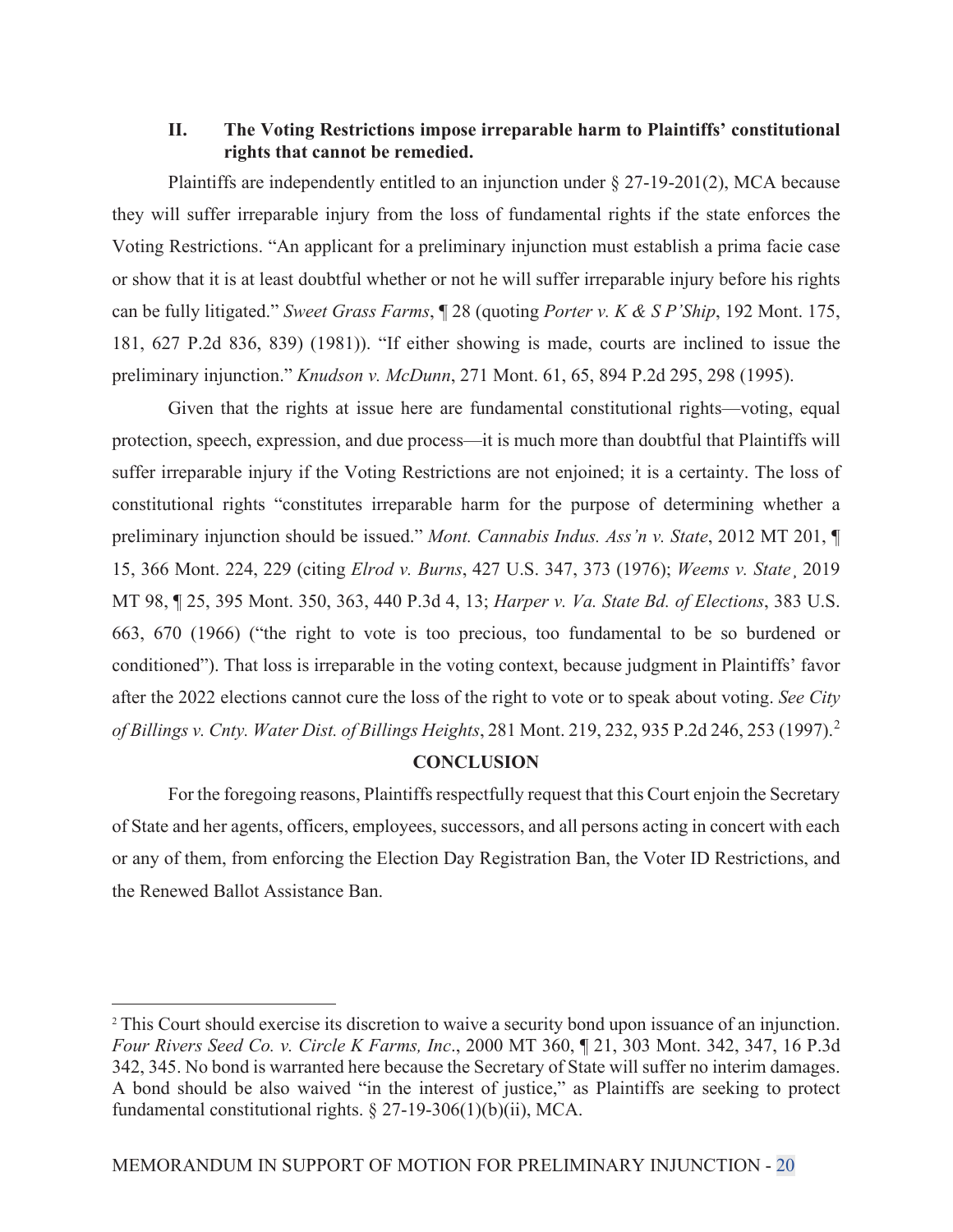Dated: January 12, 2021 Respectfully submitted,

By: */s/ Peter Michael Meloy*

Peter Michael Meloy **MELOY LAW FIRM**  P.O. Box 1241 Helena, Montana 59624 Telephone: 406-442-8670 E-mail: mike@meloylawfirm.com

Matthew Gordon **PERKINS COIE LLP** 1201 Third Avenue Suite 4900 Seattle, Washington 98101-3099 Telephone: 206-359-9000 E-mail: mgordon@perkinscoie.com

John Heenan **HEENAN & COOK PLLC** 1631 Zimmerman Trail Billings, MT 59102 Telephone: 406-839-9091 Email: john@lawmontana.com

*Attorneys for Plaintiffs Mitch Bohn and MDP*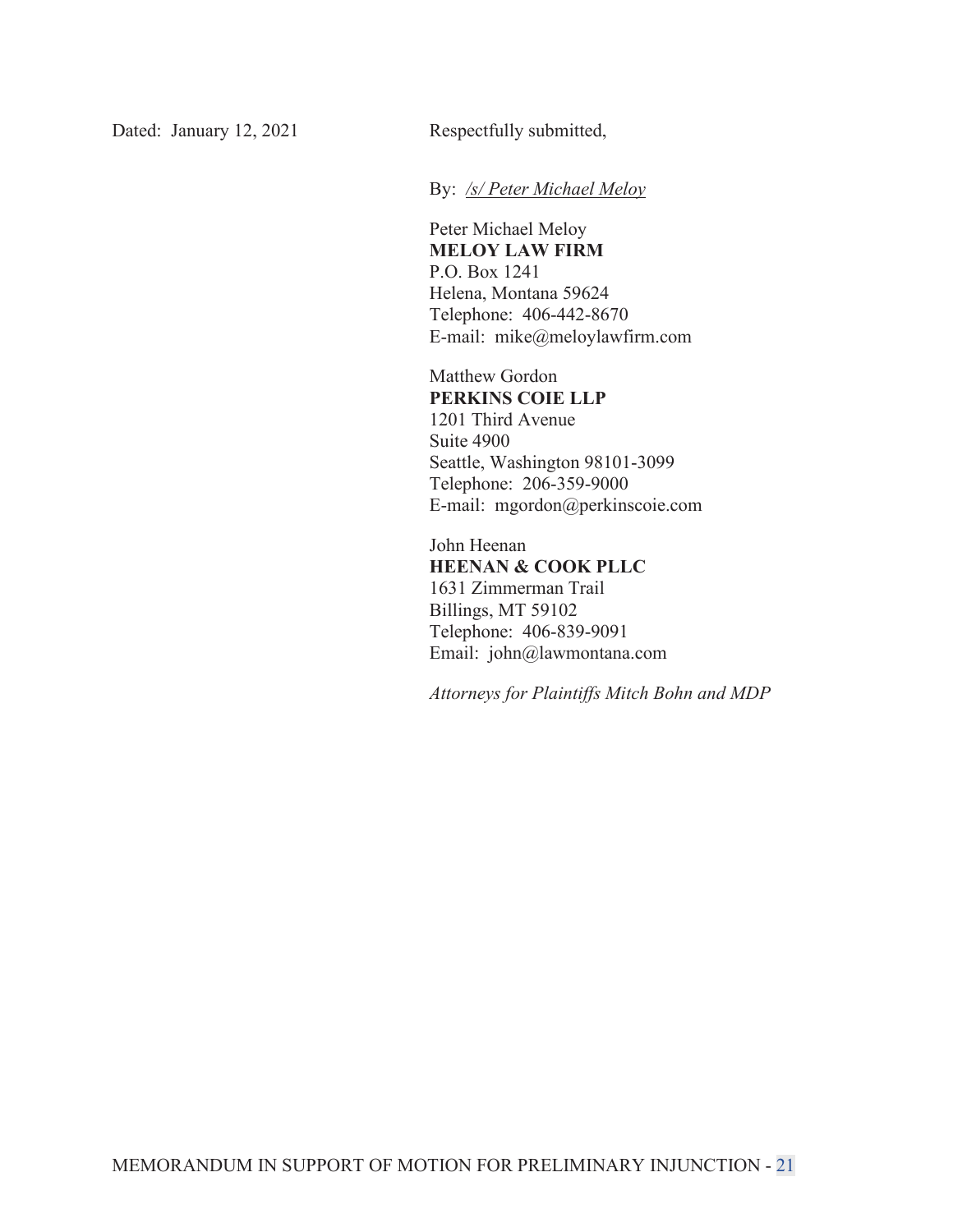# **CERTIFICATE OF SERVICE**

I, Matthew Prairie Gordon, hereby certify that I have served true and accurate copies of the foregoing Answer/Brief - Answer Brief to Motion to the following on 01-12-2022:

Dale Schowengerdt (Attorney) 900 N. Last Chance Gulch Suite 200 Helena MT 59624 Representing: Jacobsen, Christi As Secretary Of State Of Mt Service Method: eService

Austin Markus James (Attorney) 1301 E 6th Ave Helena MT 59601 Representing: Jacobsen, Christi As Secretary Of State Of Mt Service Method: eService

David Francis Knobel (Attorney) 490 N. 31st St., Ste 500 Billings MT 59101 Representing: Jacobsen, Christi As Secretary Of State Of Mt Service Method: eService

Rylee Sommers-Flanagan (Attorney) 40 W. Lawrence Street Helena MT 59601 Representing: Montana Public Interest Reserch Grp., Forward Montana Foundation, Montana Youth Action Service Method: eService

Alexander H. Rate (Attorney) 713 Loch Leven Drive Livingston MT 59047 Representing: Western Native Voice Service Method: eService

John C. Heenan (Attorney) 1631 Zimmerman Trail, Suite 1 Billings MT 59102 Representing: Montana Democratic Party